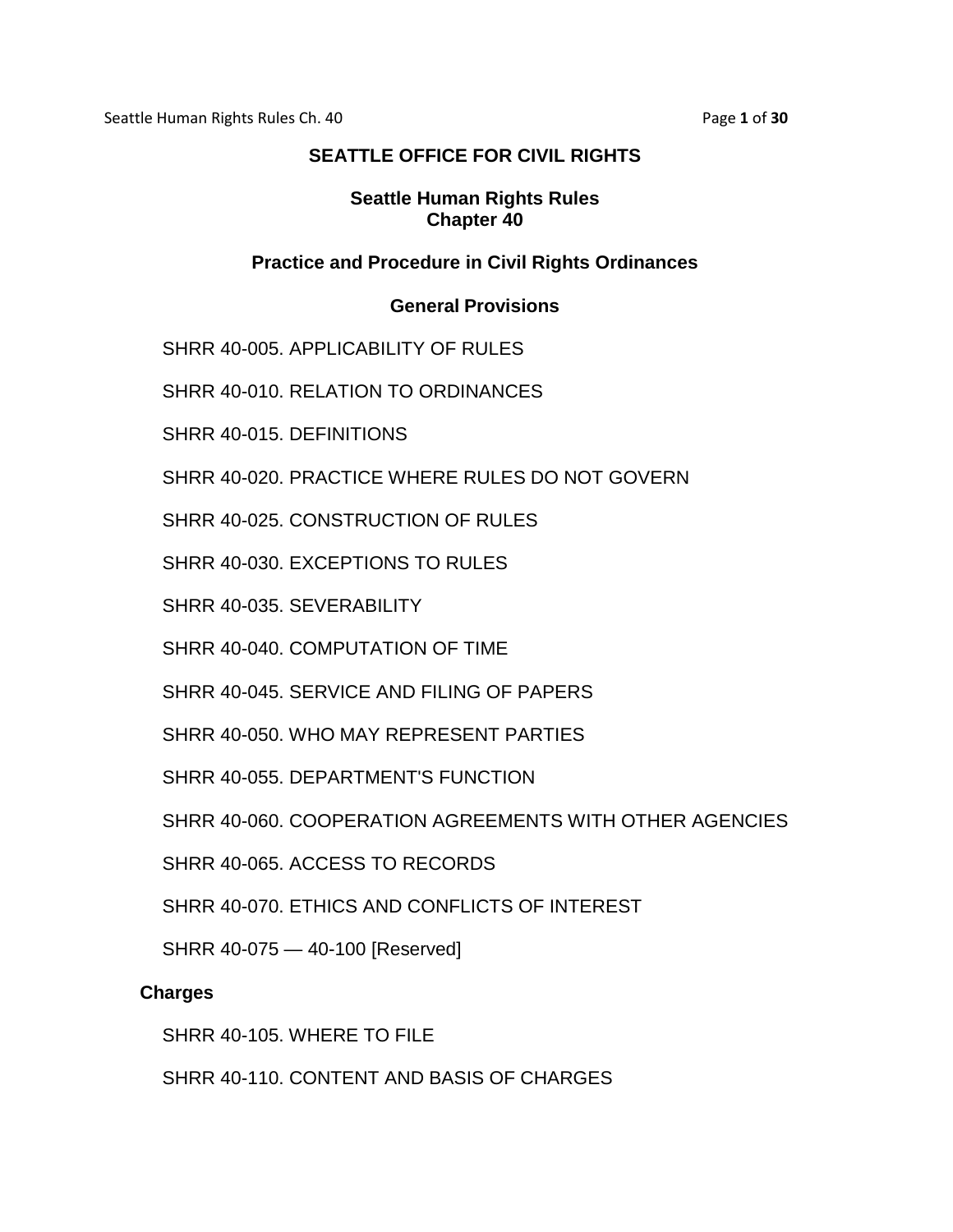Seattle Human Rights Rules Ch. 40 **Page 2** of **30** Page **2** of **30** 

SHRR 40-115. TIME FOR FILING

SHRR 40-120. AMENDMENT OF CHARGE

SHRR 40-125. WITHDRAWAL OF CHARGE

SHRR 40-130. CONSOLIDATION OF INVESTIGATION, CONCILIATION AND CONFERENCE OF CHARGES

SHRR 40-135. EXCLUSIONS — DEFENSE TO CHARGE

SHRR 40-140 — 40-200 [Reserved]

#### **Investigations and Pre-Determination Settlements**

SHRR 40-205. DIRECTOR'S CHARGES AND INVESTIGATIONS

SHRR 40-210. WHO WILL INVESTIGATE

SHRR 40-225. SCOPE OF INVESTIGATION

SHRR 40-230. ORAL INTERVIEWS

SHRR 40-235. REQUESTS FOR PRODUCTION, INTERROGATORIES, REQUESTS FOR ACCESS AND SUBPEONAS

SHRR 40-240. FACT FINDING AND SETTLEMENT CONFERENCES

SHRR 40-245. FAILURE TO RESPOND

SHRR 40-250. CONFIDENTIALITY

SHRR 40-255 — 40-300 [Reserved]

#### **Termination of Cases**

SHRR 40- 305. DISMISSAL OF A CHARGE WITHOUT FINDINGS OF FACT

SHRR 40-310. ADMINISTRATIVE CLOSURE OF CASES

SHRR 40-315. PRE-DETERMINATION SETTLEMENTS

SHRR 40-320. EXTENT OF CONCILIATION AND CONFERENCE EFFORTS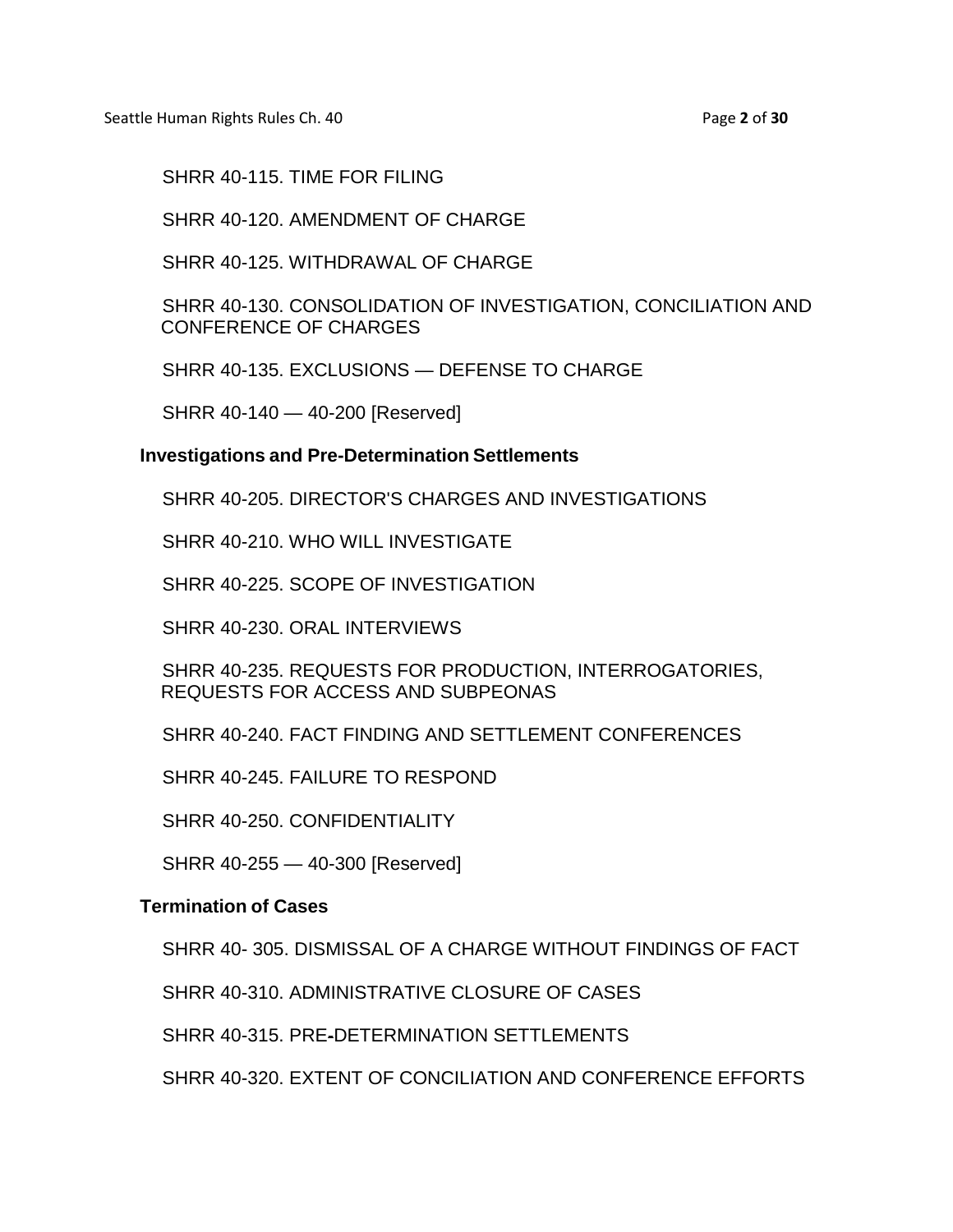SHRR 40-325. CHARGING PARTY'S CONSENT NOT REQUIRED FOR CONCILIATION AND CONFERENCE AGREEMENTS

SHRR 40-330. SUCCESSFUL CONCILIATION OR CONFERENCE

SHRR 40-335. UNSUCCESSFUL CONCILIATION OR CONFERENCE

SHRR 40-340. FINDINGS OF FACT AND DETERMINATIONS OF REASONABLE CAUSE OR NO REASONABLE CAUSE

SHRR 40-345. CONCILIATION OR CONFERENCE EFFORTS ARE REQUIRED

SHRR 40-350. ENFORCEMENT OF CONCILIATION OR CONFERENCE AGREEMENTS

SHRR 40-355. DIRECTOR'S ORDER IN CITY FAIR EMPLOYMENT PRACTICES CASES

SHRR 40-360. WITHDRAWAL AND AMENDMENT OF FINDINGS, DETERMINATIONS AND ORDERS

SHRR 40-365 APPEALS TO HUMAN RIGHTS COMMISSION

SHRR 40-370. PRESENTATION OF DOCUMENTS TO CITY COUNCIL IN CITY EMPLOYMENT CASES

SHRR 40-375. APPEALS TO HEARING EXAMINER IN CITY EMPLOYMENT **CASES** 

Appendix A - Monetary Award Guidelines, General Provisions

Appendix B - Monetary Pre-Determination Settlement Guidelines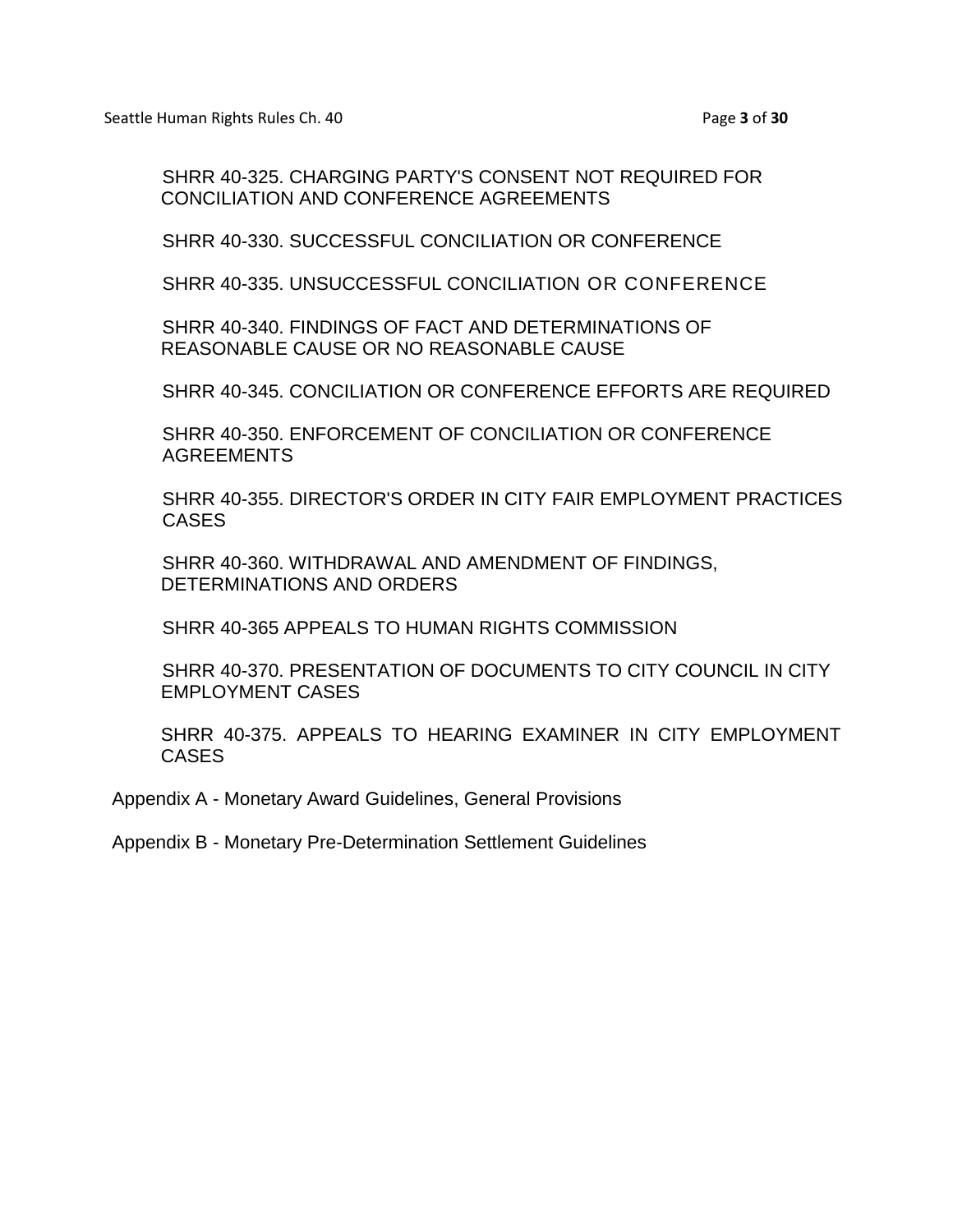Seattle Human Rights Rules Ch. 40 **Page 4** of **30** Page 4 of **30** 

#### **General Provisions**

### **SHRR 40-005. APPLICABILITY OF RULES**

- 1. These rules (Chapter 40) govern the procedures of the Seattle Office for Civil Rights (Department) in administering the:
	- (a) Fair Employment Practices Ordinance, as amended, Seattle Municipal Code (SMC) 14.04;
	- (b) Public Accommodations Ordinance, SMC 14.06;
	- (c) Open Housing Ordinance, as amended, SMC 14.08;
	- (d) Fair Chance Housing Ordinance, SMC 14.09
	- (e) Fair Contracting Practices Ordinance, SMC 14.10;
	- (f) Applicable provisions of SMC 3.14.900, which established the Seattle Office for Civil Rights;

The rules govern the procedure from the charging party's initial inquiry until the charge is withdrawn or the Director dismisses the charge, administratively closes the case, refers the matter to the City Attorney for prosecution, or, in City Employment cases, obtains confirmation the respondent has complied with the Director's order.

(2) These rules and any amendment to these rules shall apply to charges pending before the Department when the rules or the amendment are or is adopted except that anything already done need not be redone to comply with the rules or with the amendment.

#### **SHRR 40-010. RELATION TO ORDINANCES**

These rules supplement the provisions of the Ordinances outlined in SHRR 40-005.

#### **SHRR 40-015. DEFINITIONS**

- (1) The following definitions operate within the Seattle Civil Rights Ordinances and these rules:
	- (a) "Case" means the proceedings before the Department regarding a charge.
	- (b) "Charge" means the document containing the alleged unlawful practice(s) that has been filed with the Department by a person claiming to be aggrieved by the practice(s).
	- (c) "Civil Rights Ordinances" include the: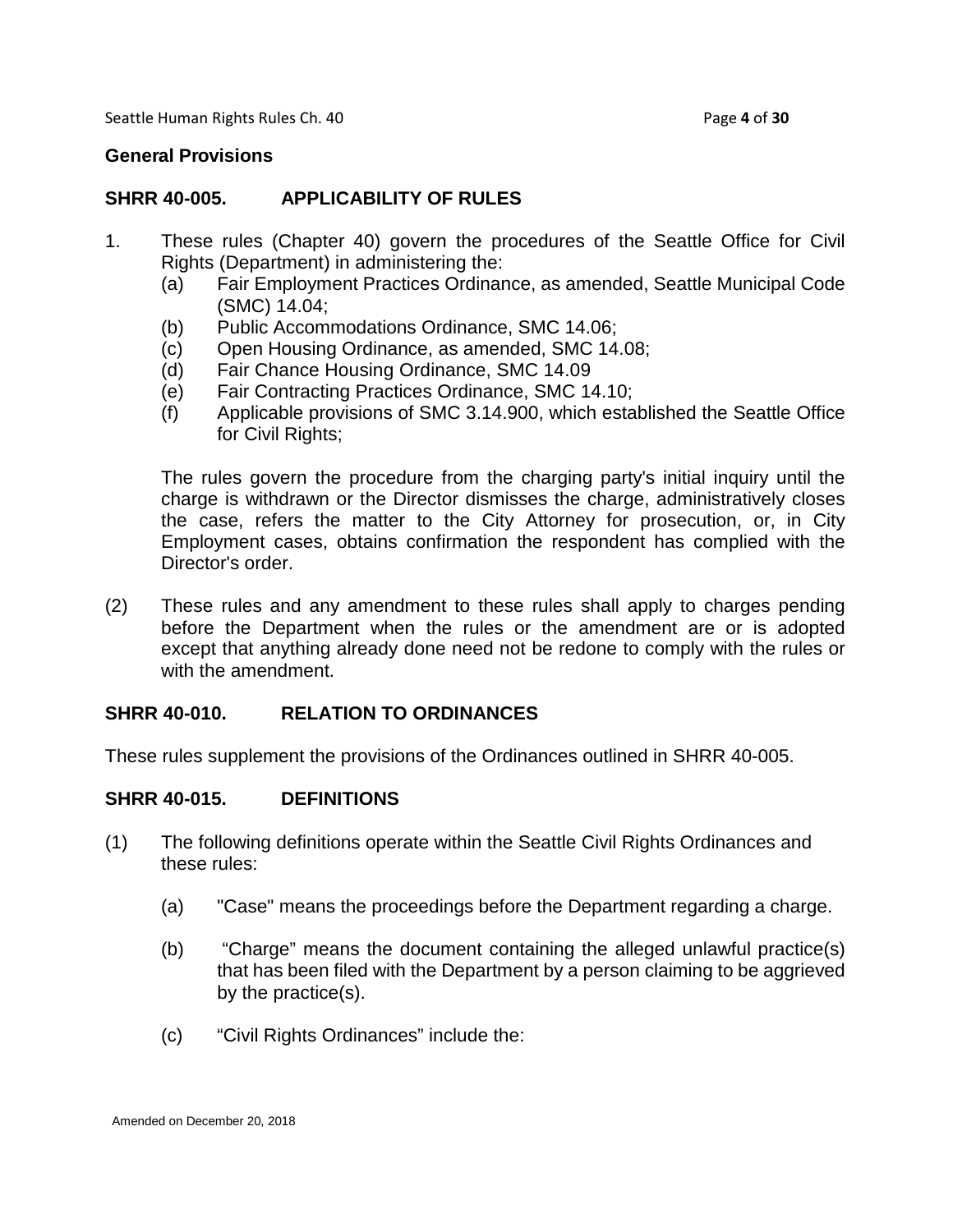Seattle Human Rights Rules Ch. 40 **Page 5** of **30** Page 5 of **30** 

- i. Fair Employment Practices Ordinance No. 109116, as amended, Seattle Municipal Code (SMC) 14.04;
- ii. Public Accommodations Ordinance No. 121593, SMC 14.06;
- iii. Open Housing Ordinance No.104839, as amended, SMC 14.08;
- iv. Fair Chance Housing Ordinance No. 125393, SMC 14.09;
- v. Fair Contracting Practices Ordinance No. 119601, SMC 14.10;
- (d) "Commission" means the Seattle Human Rights Commission.
- (e) "Department" means the Seattle Office for Civil Rights.
- (f) "Director" means the Director of the Seattle Office for Civil Rights, or the Director's designee.
- (g) "Issued" means signed and dated by the Director.
- (h) "Real estate transactions" include "the sale, purchase, conveyance, exchange, rental, lease, sublease, assignment, transfer or other disposition of real property." SMC 14.08.020.
- (i) Regarding "Unlawful Inquiries or Advertisements," the prohibitions against publishing, printing, issuing, displaying or circulating any statement, communication, advertisement, publication, or notice indicating any preference, limitation or specification based on membership or status in a protected category, as outlined in SMC 14.08.070, include oral communications.
- (j) "Discrimination: Age and Disability" It is permissible under SMC 14.08 for housing to be limited to older persons, in compliance with 42 U.S.C. §3607 (b), or to persons with disabilities. However, it is not permissible to discriminate against any person in any real estate transaction involving such housing because of their membership or status in any other protected category covered by SMC 14.08.
- (k) "Discrimination by reason of sex" includes discrimination on the basis of pregnancy, a pregnancy-related complication, or childbirth. The sole exception to this subsection is business necessity for the employment action demonstrated by an employer.

## **SHRR 40-020**. **PRACTICE WHERE RULES DO NOT GOVERN**

If a matter arises in administering the Seattle Civil Rights Ordinances that is not specifically governed by these rules, the Director shall exercise discretion to specify the procedure to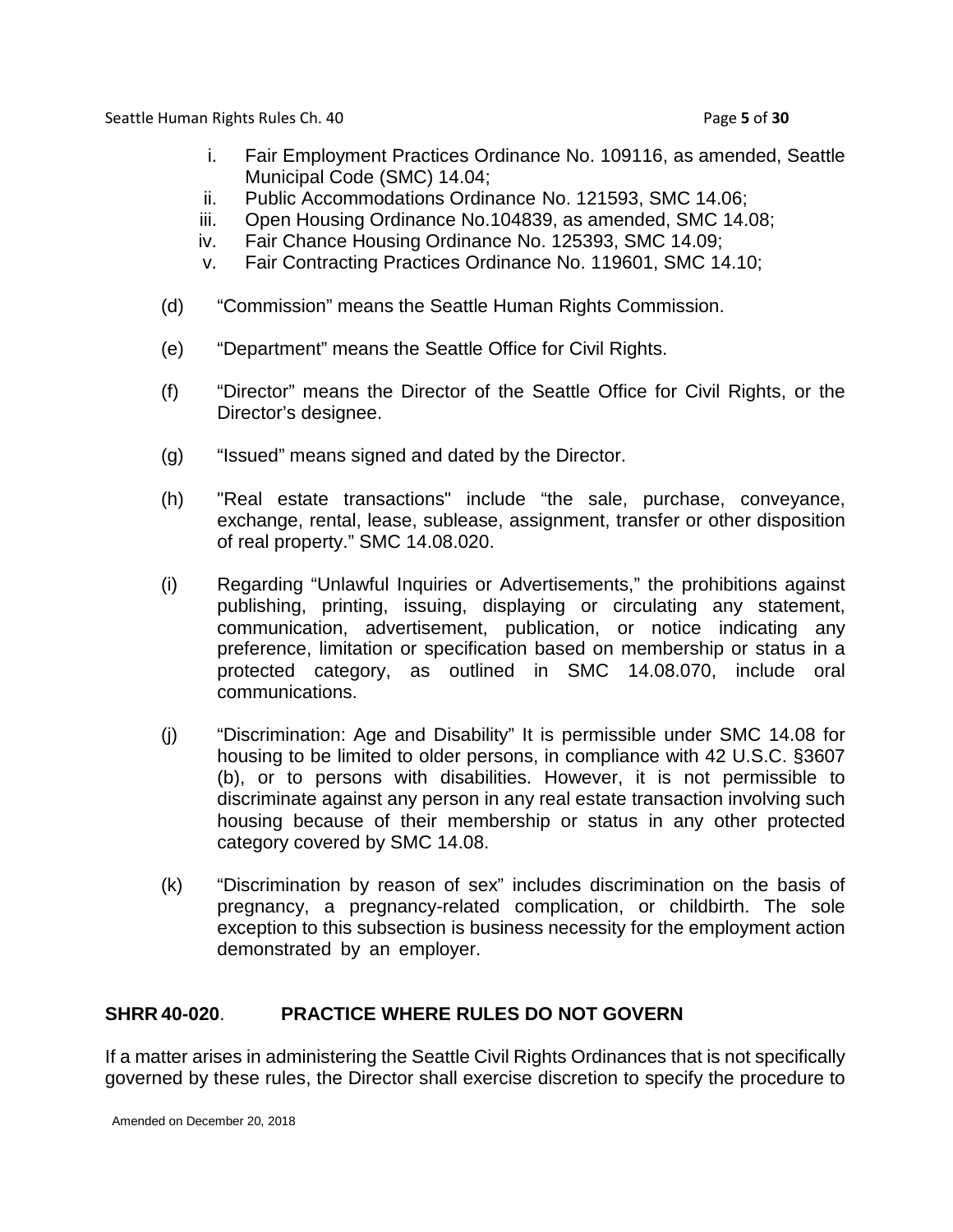Seattle Human Rights Rules Ch. 40 **Page 6** of **30** Page **6** of **30** 

be followed to promote the just and speedy determination of the merits of all charges and complaints received by the Department.

### **SHRR 40-025. CONSTRUCTION OF RULES**

These rules shall be liberally construed to permit the Department to accomplish its administrative duties and to secure the just and speedy determination of the merits of all charges and complaints received by the Department.

### **SHRR 40-030. EXCEPTIONS TO THESE RULES**

On the Director's own motion or at the request of a party, the Director may grant an exception to a rule in a specific instance where special circumstances are such that literal application of the rule will not accomplish the purposes of the Seattle Civil Rights Ordinances. If an exception to a rule is granted, the Director shall notify the parties within five days that the exception has been granted. The notice shall state the procedure that will be followed in lieu of the excepted rule.

### **SHRR 40-035. SEVERABILITY**

If any of these rules or any part of a rule is determined to be invalid, the remaining rules or part of the rule affected shall continue in full force and effect.

## **SHRR 40-040. COMPUTATION OF TIME**

(1) In computing any period of time prescribed or allowed by these rules, by order of the Director, or the Seattle Civil Rights Ordinances, the last day of the period shall be included unless it is a Saturday, Sunday or legal holiday officially recognized by the City of Seattle. In that event the period runs until the end of the next day that is not a Saturday, Sunday or legal holiday officially recognized by the City.

## **SHRR 40-045. SERVICE AND FILING OF PAPERS**

- (1) Charges. A charge is filed when it is received in the office of the Department. Charges may be received by regular mail, in-person, fax, and electronic signature via email or electronic scan.
- (2) Other Documents.
	- (a) Who Serves. The Director shall cause to be served (delivered) all papers issued by the Department. Parties shall be responsible for serving their own papers.
	- (b) How Served. Service of papers other than charges may be made personally, by first-class mail, by certified or registered mail with return receipt requested, by facsimile transmission, or by leaving a copy with a person of suitable age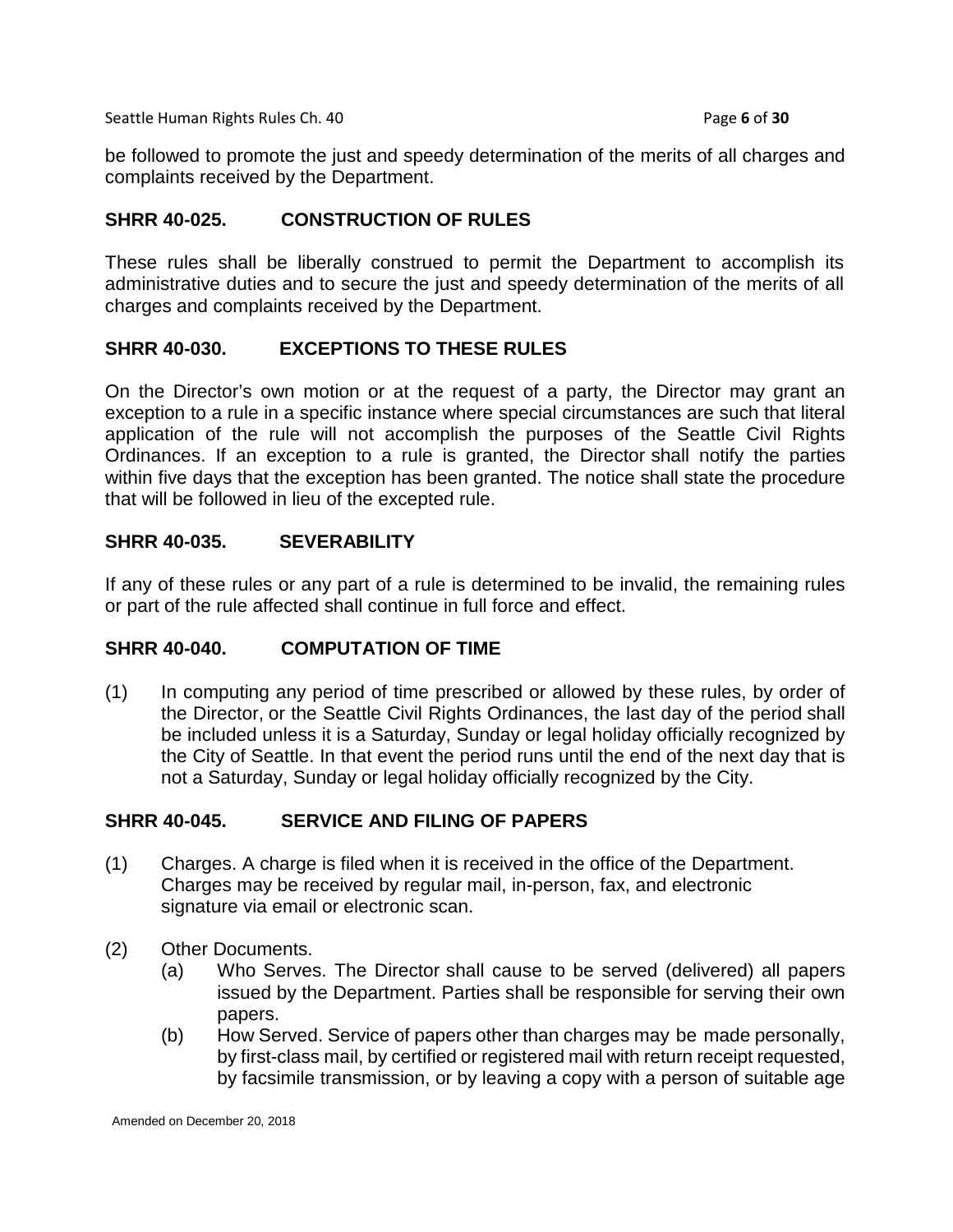and discretion at the office, principal place of business, or residence of the person to be served. If service is made by mail, the papers shall be deposited in the United States mail addressed to the person upon whom they are served with postage prepaid. Service by mail shall be deemed complete, and documents received, on the third day following the day the papers are placed in the mail, unless the third day is a Saturday, Sunday or legal holiday officially recognized by either the City or the U.S. Postal Service in which event service shall be deemed complete on the first day other than a Saturday, Sunday or legal holiday following the third day.

- (c) Proof of Service. Proof of service may be made by written acknowledgment of service, by the affidavit of the person who personally served the papers or who mailed the papers or by a certificate of mailing signed by the person who caused the papers to be mailed.
- (d) Upon Whom Served. All papers served by the Department or by any party shall be served upon all parties and upon the agent designated by a party or by law. An attorney entering his or her appearance or withdrawing as representative for any person shall notify the Department and all parties or their attorneys of his or her appearance or withdrawal in writing.
- (3) All Notices to be in Writing. All notices issued by the Department in the implementation of the Seattle Civil Rights Ordinances shall be in writing and shall be served upon the parties to a charge in accordance with subsection (2) of this section.
- (4) Electronic documents and signatures valid. All documents, including, but not limited to witness statements, settlement agreements, amended charges, findings of fact, and withdrawals may be properly signed with electronic signatures or copies of a signed form, and may be properly received by the Department by regular mail, in-person, fax, and electronic signature via email or electronic scan.

## **SHRR 40-050. WHO MAY REPRESENT PARTIES**

- (1) In the procedures prescribed by Chapter 40, a party may designate an individual over the age of 18 to be his or her representative, and must inform the Department in writing of that individual's name, address and telephone number. The designated representative will exercise the rights of the party. Communication with the designated representative is communication with the party. A party may also be represented by a bona fide officer, partner, agent or full time employee of an association, partnership or corporation.
- (2) If a City department is to be represented by an attorney, such representation must conform to the requirements of the City Charter.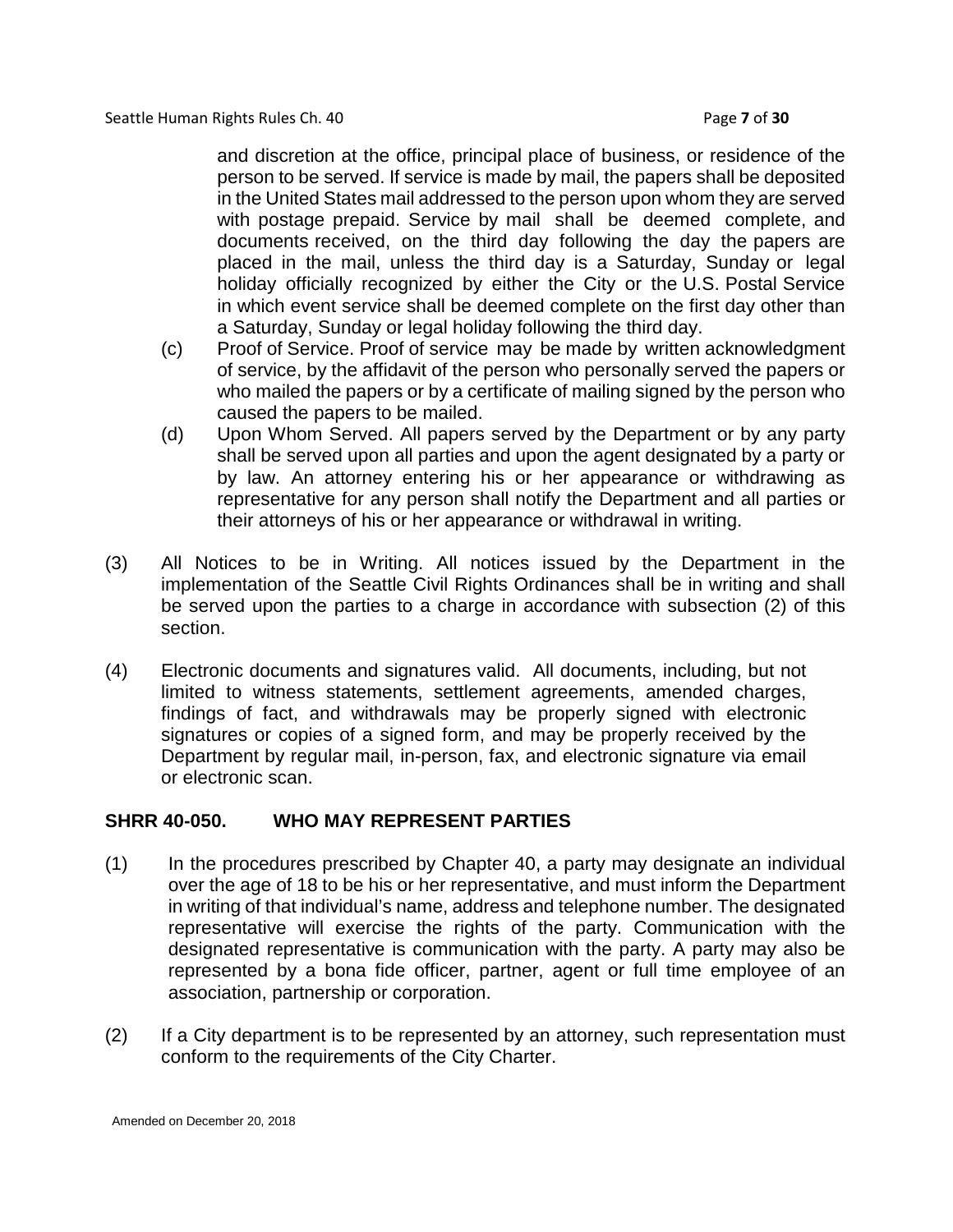Seattle Human Rights Rules Ch. 40 **Page 8** of **30** Page **8** of **30** 

### **SHRR 40-055. DEPARTMENT'S FUNCTION**

- (1) The Department administers the Seattle Civil Rights Ordinances to accomplish their purposes.
- (2) The Department receives and investigates charges to determine whether reasonable cause exists to believe an unlawful practice has occurred or is occurring. If reasonable cause is found to exist, the Department will attempt to obtain a remedy that will eliminate the unlawful practice and prevent its recurrence. Such remedy may be compensatory, corrective and proscriptive. See Appendix A – Monetary Award Guidelines, General Provisions. The remedy appropriate to eliminate and to prevent the recurrence of an unlawful practice is a matter within the discretion of the Director until or unless:
	- (a) The case is referred to the City Attorney;
	- (b) In Fair Employment Practices cases in which a City department is a respondent, the matter is certified to a Hearing Examiner or appealed to the Commission; or
	- (c) In cases involving an unlawful real estate practice, the charging party or respondent elects a civil action under SMC 14.08.165.

### **SHRR 40-060. COOPERATION AGREEMENTS WITH OTHER AGENCIES**

- (1) If a charge alleges facts which would also provide the basis for a charge with the Equal Employment Opportunity Commission (EEOC) or the Department of Housing and Urban Development (HUD), the Department may accept it on behalf of EEOC or HUD and forward it to the appropriate agency. Under work-sharing agreements between the Department and each federal agency, the Department, in most instances will process the charge for the federal agency.
- (2) When a complaint filed with the Seattle Civil Service Commission alleges facts which if true would establish a violation of the Fair Employment Practices Ordinance, the Department will, pursuant to Civil Service Rule 5.03, investigate the allegations of the complaint and advise the Civil Service Commission whether a violation of the Fair Employment Practices Ordinance has occurred.

## **SHRR 40-065. ACCESS TO RECORDS**

- (1) Investigative records will generally be available for public inspection or copying unless, after conducting an individual assessment, the requested records are exempt from disclosure pursuant to RCW 42.56 or other federal or state laws that prevent disclosure.
- (2) Except as provided in subsection (3) below, during an investigation and conciliation and conference efforts regarding a charge, the Director may disclose to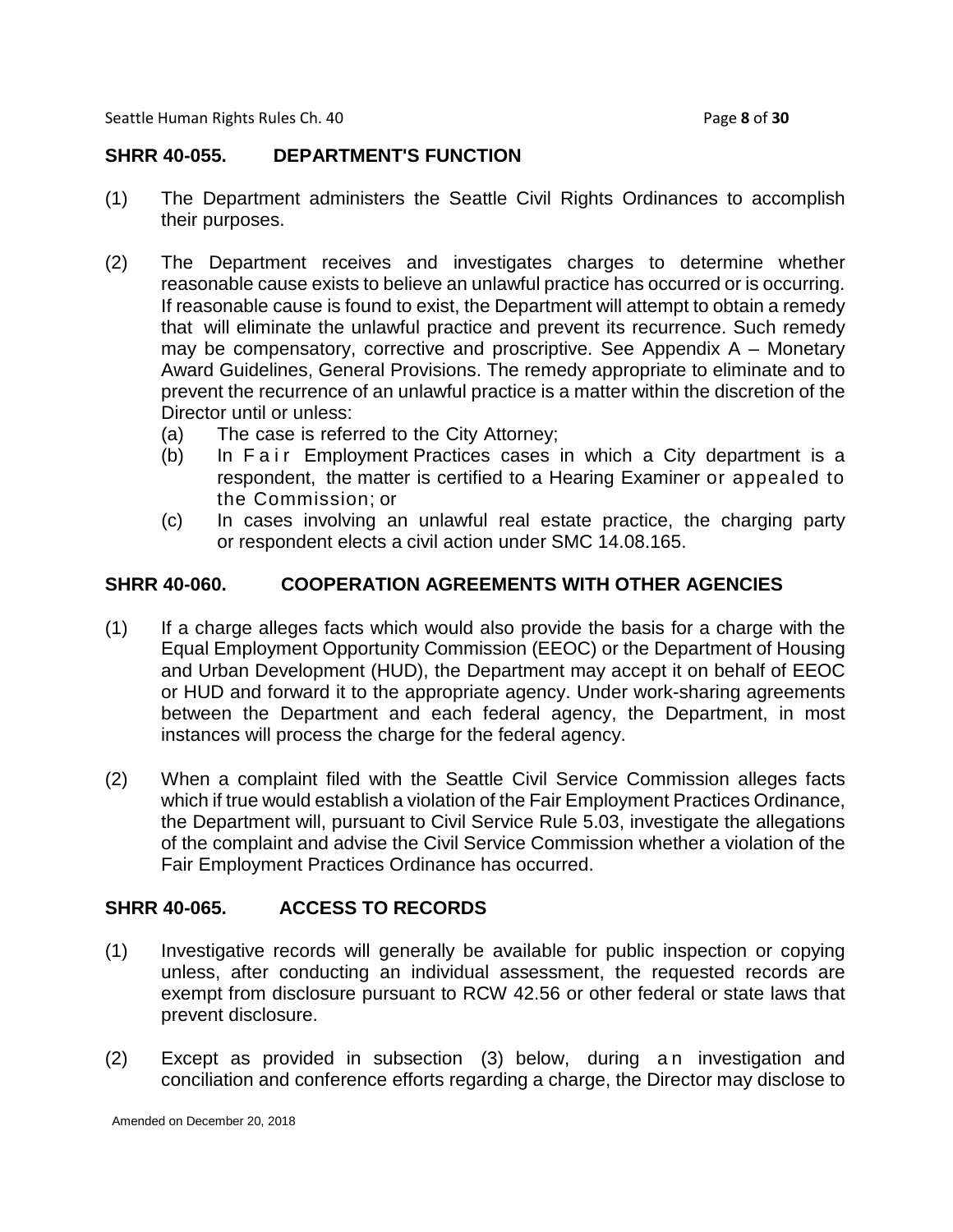Seattle Human Rights Rules Ch. 40 **Page 9** of **30** Page **9** of **30** 

a party information and records supplied to the Department by another party to that case if, in the judgment of the Director, such disclosure would promote the effective enforcement of the Seattle Civil Rights Ordinances.

- (3) No information or record exempt from disclosure under RCW Chapter 42.56 shall at any time be disclosed by the Department or Director except to the Commission, to the EEOC, to HUD, or to the Seattle Civil Service Commissions; and only when the recipient agency is prohibited from disclosing such information and records.
- (4) The Department or Director will disclose from open files statistical information not descriptive of any readily identifiable person or persons. See RCW 42.56.210.

### **SHRR 40-070. ETHICS AND CONFLICTS OF INTEREST**

- (1) In addition to the conduct prohibited by the City's Code of Ethics, SMC Chapter 4.16, no Department employee will investigate or attempt to conciliate a charge against a person with whom the employee, a member of the employee's immediate family or a person with whom the employee:
	- (a) Has a substantial financial relationship or close personal relationship;
	- (b) Has a current application for employment;
	- (c) Is employed; or
	- (d) Is a tenant.
- (2) The Department shall refer to the EEOC, HUD, or Washington State Human Rights Commission (WSHRC) Civil Rights charges filed by Department employees, except in those cases in which the EEOC, HUD, and WSHRC do not have jurisdiction over the matters alleged in the charge. When the EEOC, HUD, and WSHRC do not have jurisdiction over a Department employee's charge, the Director may designate a third party who in the Director's judgment is impartial and qualified to investigate and to recommend a determination of the Department employee's charge.

## **SHRR 40-075 — 40-100 [Reserved]**

#### **Charges**

#### **SHRR 40-105. WHERE TO FILE**

Charges shall be filed at the Seattle Office for Civil Rights, in downtown Seattle, Washington.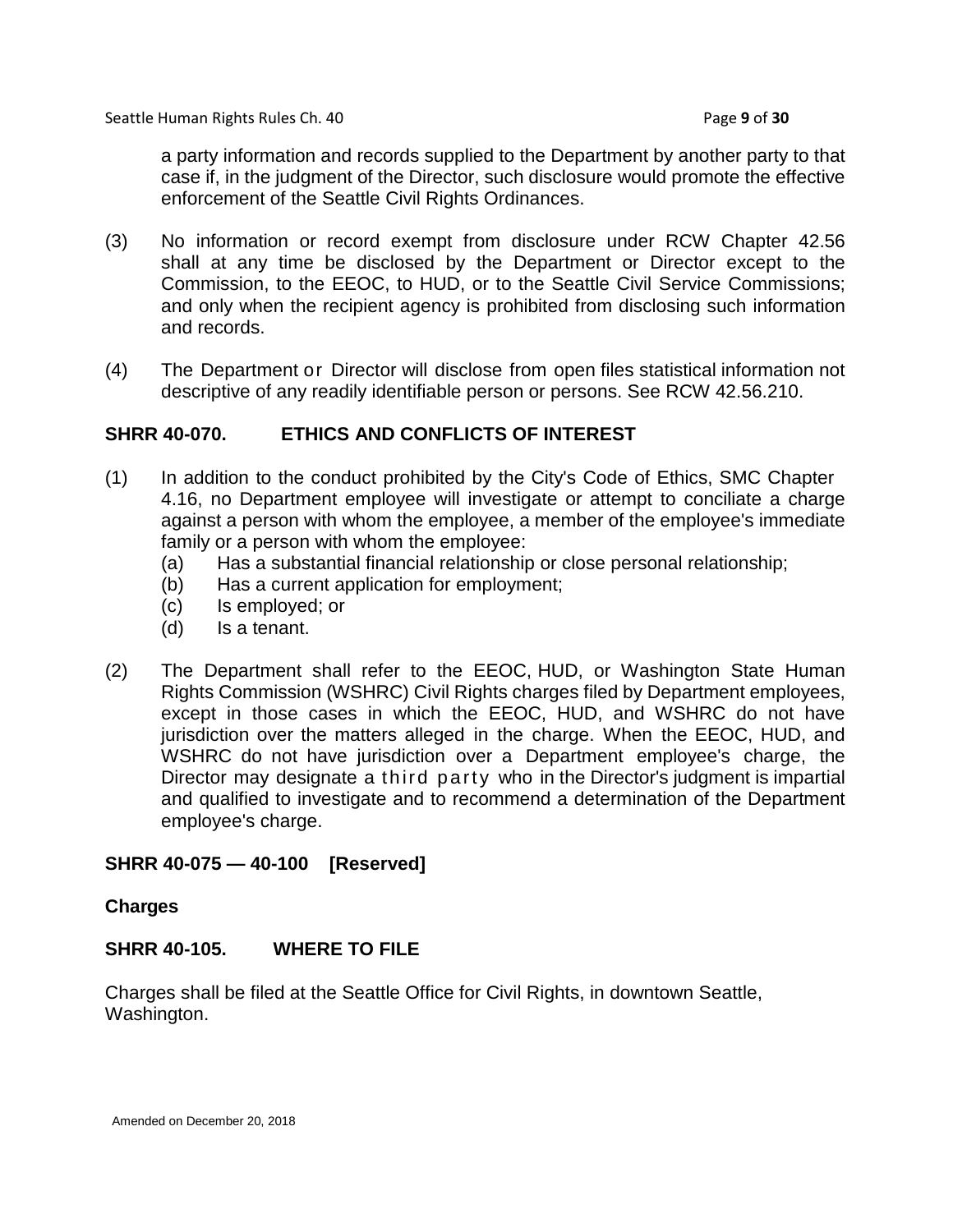Seattle Human Rights Rules Ch. 40 **Page 10** of **30** Page 10 of **30** 

#### **SHRR 40-110. CONTENT AND BASIS OF CHARGES**

- (1) General. The Seattle Civil Rights Ordinances state what must be included in charges. *See* SMC 14.04.080, 14.06.050, 14.08.100, 14.09.045, and 14.10.050.
- (2) Intake. The Department will draft the charge when the charging party or his or her representative provides the requisite information to the Department.
- (3) Defects. A charge shall not be rejected as insufficient because of failure to include all required information so long as, in the judgment of the Director, it substantially satisfies the requirements necessary for processing. A charge lacking in any technical requirement shall not be considered defective, provided the requirement is later met.

#### **SHRR 40-115. TIME FOR FILING**

- (1) A charge must be filed within one year and six months of the occurrence of the alleged unlawful practice for Fair Employment Practices and contracting cases. *See* SMC 14.04.090, and 14.10.060.
- (2) For Public Accommodation cases, a charge must be filed within one year of the occurrence of the alleged unlawful practice. *See* SMC 14.06.050.
- (3) For housing cases, including Fair Chance Housing, a charge must be filed within one year of the occurrence of the alleged unlawful housing practice. *See* SMC 14.08.110 and 14.09.050.

#### **SHRR 40-120. AMENDMENT OF CHARGE**

- (1) General Rule. A charging party may amend the charge at any time prior to the issuance of findings of fact and a determination so long as the Director has adequate time to investigate additional allegations and the parties have adequate time to present evidence. *See* SMC 14.04.100, 14.06.060, 14.08.120, 14.09.055, and 14.10.070.
- (2) Amendments that relate back to original charge.
	- (a) For jurisdictional purposes the following amendments shall relate back to the date the original charge was filed:
		- i. Amendments to cure technical defects or omissions;
		- ii. Amendments to clarify and amplify allegations;
		- iii. Amendments to add allegations related to or arising out of the subject matter set forth, or attempted to be set forth in the original charge.
	- (b) Amendments permitted under (2)(a)(ii) include but are not limited to amendments that change the prohibited basis of the original charge.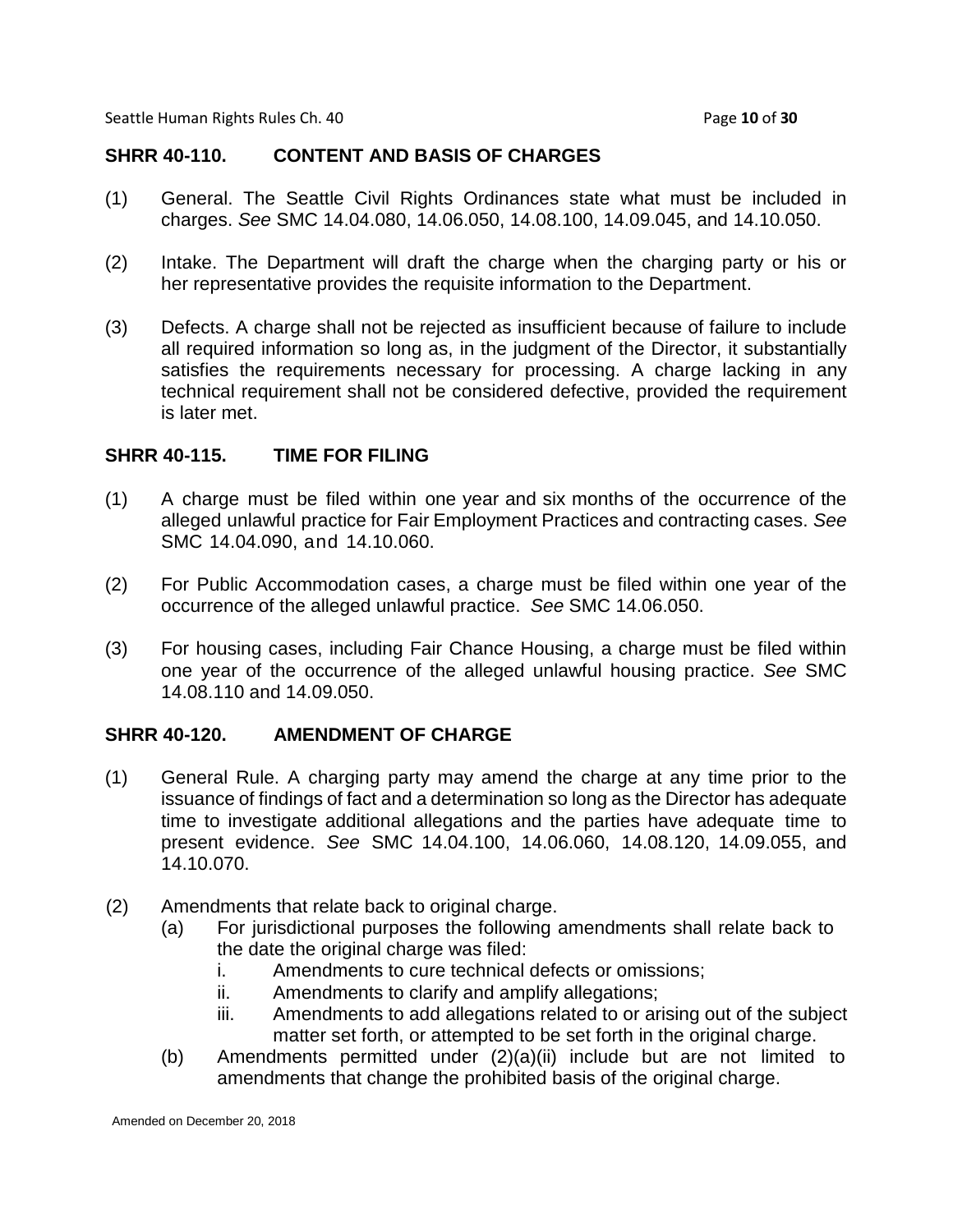Seattle Human Rights Rules Ch. 40 **Page 11** of **30** Page 11 of **30** 

- (3) Amendments for Subsequent Actions. Amendments to add allegations of additional unrelated unlawful acts and/or acts of retaliation that arose after the filing of the original charge may be made if:
	- (a) The amendment is permissible under SHRR 40-120(1); and
	- (b) The amendment is filed within one year and six months after the occurrence of the acts alleged, or one year for housing and public accommodation charges.
- (4) Amendments Changing Respondents.
	- (a) An amendment adding or changing a respondent relates back to the date the original charge was filed if:
		- i. The amendment is permissible under 14.04.100, 14.06.060, 14.08.120, 14.09.055, 14.10.070, or under SHRR 40-120(1) and (2); and
		- ii. If, within one year of the alleged discriminatory act, practice or violation for housing and public accommodation cases, or one year and six months for other Civil Rights cases, the party to be brought in by amendment:
			- (a) Has received notice of the charge such that he or she will not be substantially prejudiced in maintaining his or her defense on the merits; and
			- (b) Knew or should have known that but for a mistake concerning the identity of the proper party, the charge would have been brought against him or her.
	- (b) Nothing in this rule should be construed to require the amendment of a charge that names and is served upon the proper respondent but which incorrectly states the respondent's name. The findings of fact may correct the name of such respondent. For example, a respondent identified in a charge as XYZ Products may be correctly identified as XYZ Products, Inc. in the findings of fact.
- (5) Drafting Amended Charges. The Department may draft amended charges. The charging party shall sign the amended charge under penalty of perjury. The amended charge shall be served on the respondent in the manner prescribed by SMC 14.04.110, 14.06.070, 14.08.130, 14.09.055, or 14.10.080 within 20 days after the charging party signs the amended charge.

## **SHRR 40-125. WITHDRAWAL OF CHARGE**

(1) A charging party may request that his or her charge be withdrawn at any time before Findings of Fact and Determination have been made by the Director by giving the Department written notice of his or her request. To withdraw a charge which has been jointly filed with EEOC or HUD, the charging party must submit to the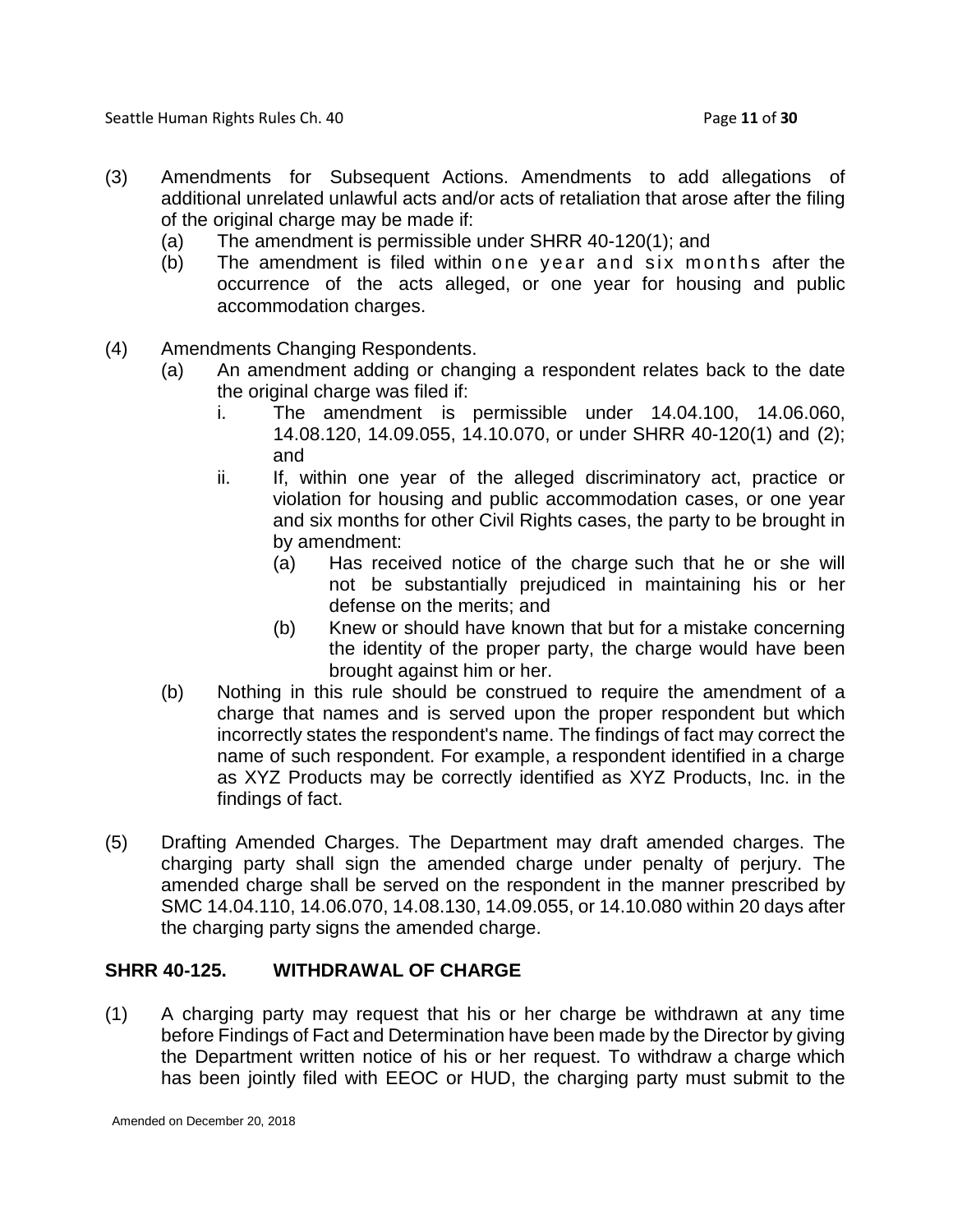Seattle Human Rights Rules Ch. 40 **Page 12** of **30** Page 12 of **30** 

Department a complete and signed Request for Withdrawal form authorized by EEOC or HUD for this purpose.

- (2) Upon receipt of the appropriate withdrawal notice, the Director may make inquiries to ascertain whether the charging party gave the notice voluntarily and with an understanding of the consequences. Unless the Director or Director's designee determines that the withdrawal request is coerced or uninformed, the Department shall terminate its action on the charge and notify the charging party and respondent that the charge has been withdrawn.
- (3) A charging party who withdraws a charge with benefits, or upon receipt of desired benefits from the respondent, may not file another charge that alleges the same facts and violation as the withdrawn charge. The charge will be dismissed with prejudice. A charging party who withdraws a charge without benefits may file another charge that alleges the same facts and violation as the withdrawn charge, within the statute of limitations. The charge will be dismissed without prejudice.

## **SHRR 40-130. CONSOLIDATION OF INVESTIGATION CONCILIATION AND CONFERENCE OF CHARGES**

The Director may order charges involving a common question of law or fact, or involving a common party or parties, to be consolidated for investigation, conciliation, conference or hearing on any or all of the matters at issue in the charges.

## **SHRR 40-135. EXCLUSIONS — DEFENSE TO CHARGE**

When a respondent asserts that its action constituted an effort to address criminal activity and raises SMC 14.04.050E, 14.06.030D(5), or 14.08.190(I) as a defense, the Department shall consult RCW 9.66.010 and other similar applicable laws. In doing so the Department may consider interpretations thereof as have been made by agencies and the courts.

#### **SHRR 40-140 — 40-200 [Reserved]**

#### **Investigations**

### **SHRR 40-205. DIRECTOR'S CHARGES AND INVESTIGATIONS**

- (1) Pursuant to SMC 3.14.910 and 3.14.912, the Director may initiate investigations to determine the extent to which any potential respondent is complying with the Seattle Civil Rights Ordinances.
- (2) An investigation may be initiated by the Director before or after a charge has been filed.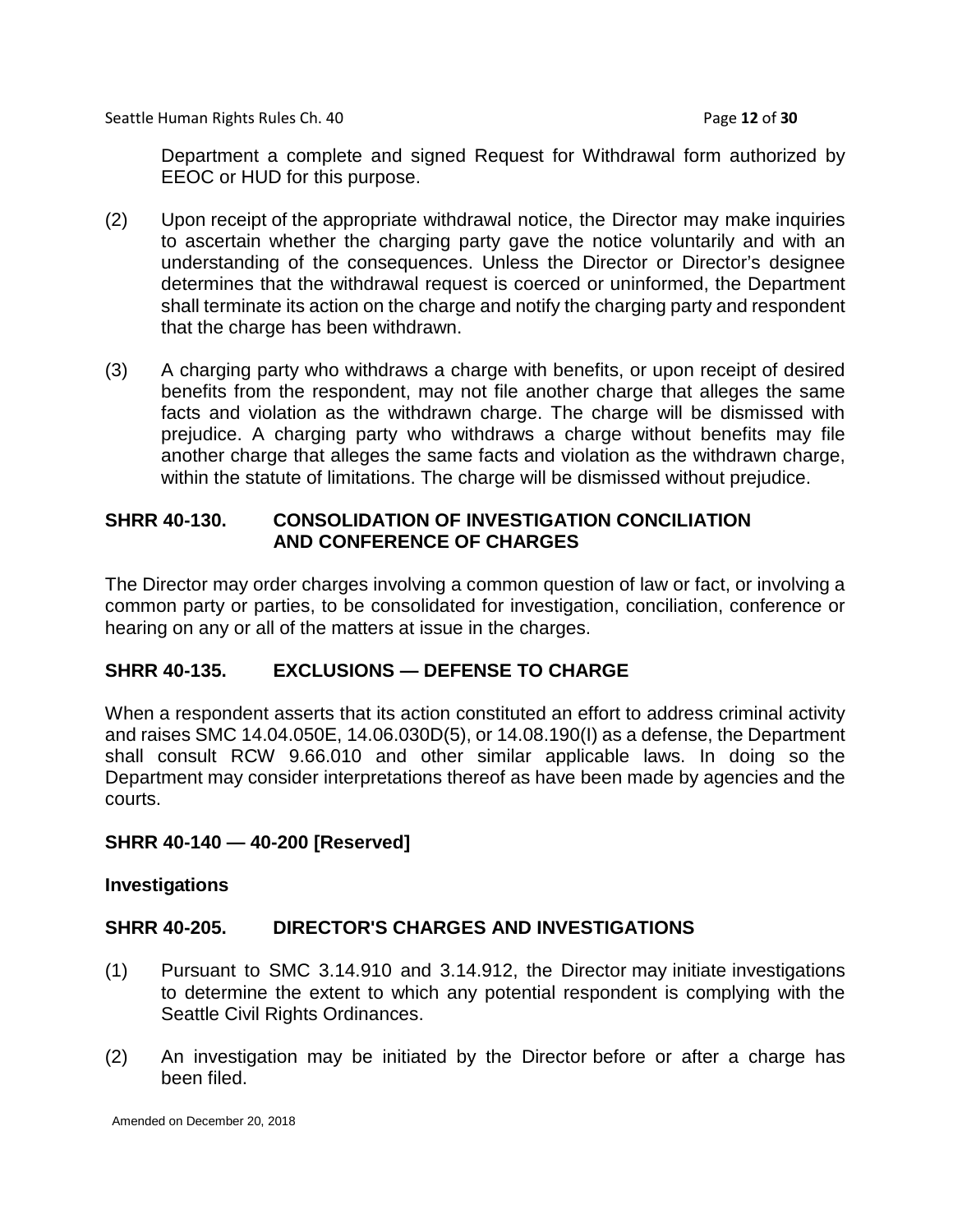- (3) All investigatory and discovery procedures available to the Department in the investigation of charges may, at the discretion of the Director, be utilized in investigations initiated by the Director.
- (4) At the conclusion of an investigation, the Director will make findings of fact and a determination whether there is or is not reasonable cause to believe the potential respondent is complying with the Seattle Civil Rights Ordinances. *See*  SHRR 40-340.

### **SHRR 40-210. WHO WILL INVESTIGATE**

Charges will be investigated by the Director. The Director may assign and reassign cases for investigation to Department staff members or other designees. During an investigation, the Director may utilize information gathered under federal, state, or local laws or by federal, state, or local agencies that are charged with the administration of fair employment practices, public accommodations practices, fair housing, fair contracting, and Fair Chance Housing ordinances.

## **SHRR 40-225. SCOPE OF INVESTIGATION**

In investigating a charge, the Director may require a person to submit information to determine the facts concerning the unlawful practice alleged in the charge. The Director may enter and inspect such places and such records (and make copies thereof), question such persons, and investigate such facts, conditions, practices, or matters as the Director may deem appropriate to determine whether any person has violated any provision of the Civil Rights Ordinances, or which may aid in the enforcement of the provisions of these ordinances.

#### **SHRR 40-230. ORAL INTERVIEWS**

- (1) The Director may interview the charging party, the respondent and any persons who may provide information concerning the allegations of a charge.
- (2) Except at the request of the person interviewed, the charging party, the charging party's agent, the respondent and the respondent's agent will not be present during interviews of potential witnesses.
- (3) The Director may record statements of persons only with the person's consent. A person may, at his or her own expense, make a copy of his or her own recorded statement.
- (4) The Director may provide any person interviewed with a copy of any existing written transcript or summary of the interviewed person's own statement. The Director may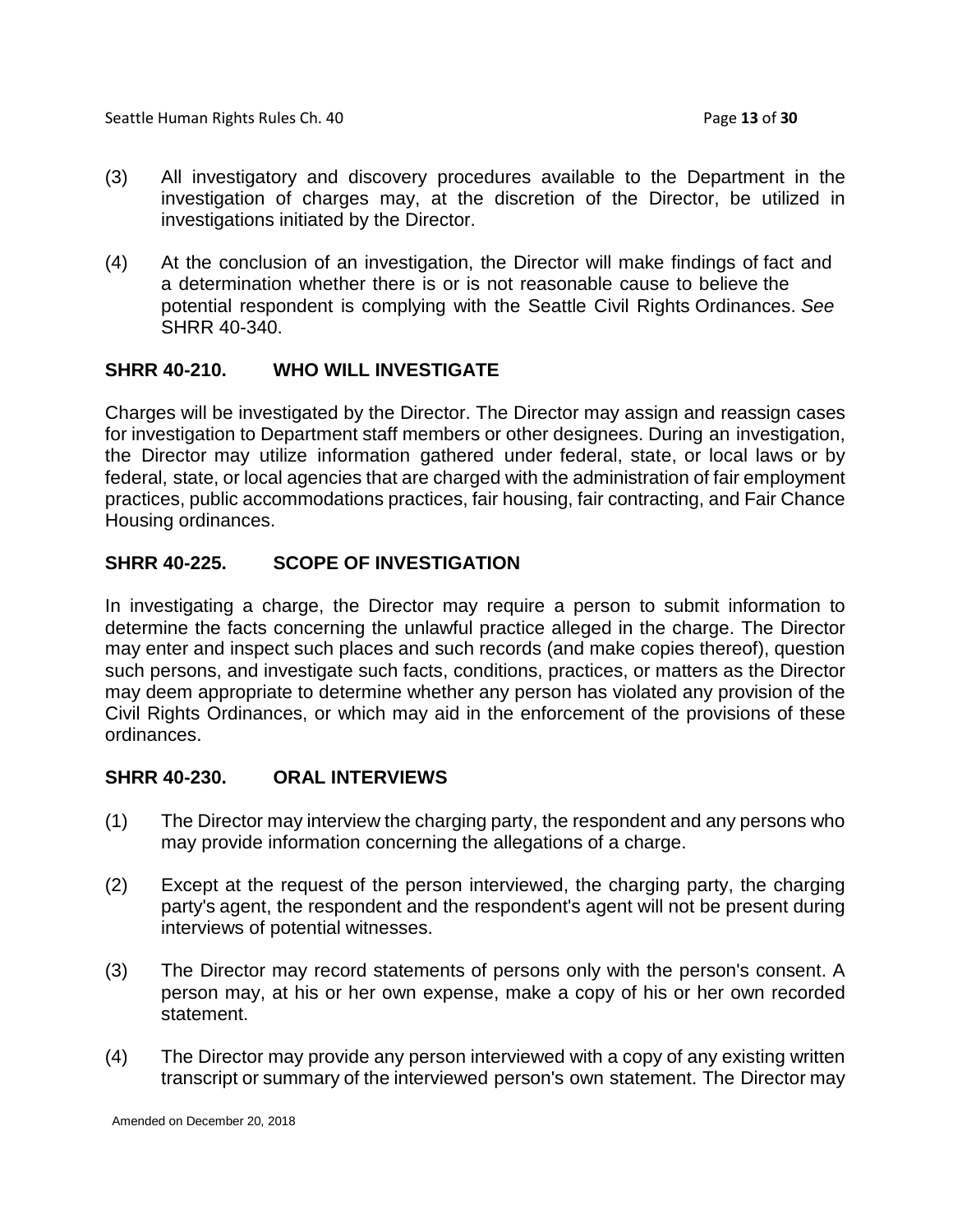Seattle Human Rights Rules Ch. 40 **Page 14** of **30** Page 14 of **30** 

request the person interviewed to confirm by his or her signature that a written interview transcript or a summary thereof is an accurate representation of his or her statement. The person interviewed may submit additional comments regarding his or her testimony to the Department.

### **SHRR 40-235. REQUESTS FOR PRODUCTION, INTERROGATORIES, ACCESS AND SUBPOENAS**

- (1) The Director may request a respondent to provide documents, records, files or other sources of evidence to the Department. The respondent shall provide such documents, records, files or other material to the Department within 10 days of receiving of the Director's request.
- (2) The Director may issue interrogatories to a respondent. The respondent shall provide complete answers to the interrogatories to the Department within 10 days of receiving the interrogatories.
- (3) If the respondent is unable within 10 days to provide the material requested or to completely answer the interrogatories issued by the Director, the respondent shall notify the Director, respectively, within five days of the date of the request or interrogatories. The notification shall be written and shall state the specific time, not to exceed 10 days beyond the original due date, when the material will be provided or the interrogatories will be answered. The Director may grant a further extension for good cause.
- (4) The Director may access the respondent's business premises to conduct investigations. The Director, while on the respondent's business premises, may examine, record, and copy materials; may take the statements of persons; and may carry out such other investigation duties authorized by this Chapter as the Director may deem necessary.
- (5) The Director will seek voluntary compliance with requests for production, interrogatories, requests for access to respondent's premises, to relevant evidence and to sources of evidence and subpoenas. If a person does not voluntarily comply, the Director may issue a subpoena to order the person to provide the requested material, to completely answer interrogatories, to allow access to respondent's business premises, to relevant evidence and to sources of evidence or to comply with the subpoena within five days.
- (6) If, in the Director's judgment, the circumstances of a particular case require accelerated response to the Department's discovery requests, the Director may by order shorten the time in which a person must respond to a request for production, to interrogatories, to a request for access or to a subpoena.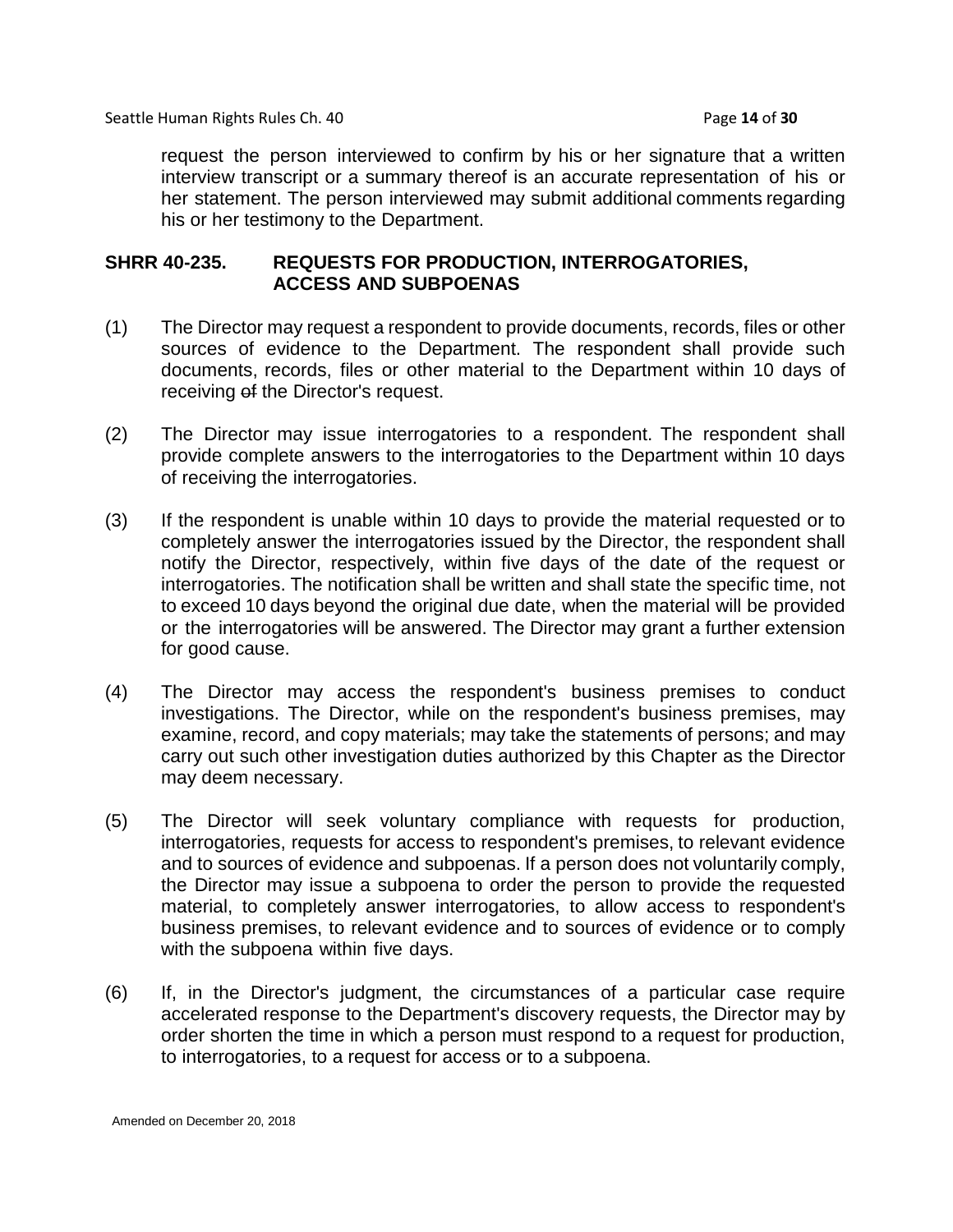Seattle Human Rights Rules Ch. 40 **Page 15** of **30** Page 15 of **30** 

- (7) An order issued pursuant to this subsection to a respondent which is a City department may be transmitted to the Mayor who shall take appropriate action to secure compliance with the order.
- (8) An order issued pursuant to this subsection to a respondent which is a not a City department may be transmitted to the City Attorney's Office which may take appropriate action to secure compliance with the order.

## **SHRR 40-240. FACT FINDING AND SETTLEMENT CONFERENCES**

- (1) At such times as are deemed appropriate, the Director or the Director's designee may hold fact finding and settlement conferences. Such conferences are part of the investigation of a charge. The charging party and respondent shall attend the conference. The purpose of the conference will be:
	- (a) To identify the undisputed elements of the charge;
	- (b) To define and, if possible, to resolve the disputed elements of the charge; and
	- (c) To attempt to settle the charge.
- (2) The Director's designee will schedule any fact finding and settlement conference to be held. The charging party and respondent will be notified at least 15 days in advance of such a conference. Notification of a fact finding and settlement conference may include a request to the charging party or to the respondent to provide information and documents for use at the conference. If the charging party or respondent do not intend to provide such information or documents, the party must so notify the Director or the Director's designee making the request within three days after receiving the notice and request.
- (3) The Director or the Director's designee may reschedule a fact finding and settlement conference on his or her own initiative or at the request of a party. If a party fails to attend a conference, the conference may be rescheduled or other investigation may be conducted by the Director's designee. If a charging party fails to attend a conference, the charge may be dismissed if the Director determines that such failure to attend is the result of charging party's failure to cooperate. See SHRR 40-305(1)b.
- (4) Participants at fact finding conferences may be accompanied by counsel, but counsel's role is advisory only. The Director's designee will conduct the conference. Counsel will not be allowed to question or cross-examine parties or other witnesses.
- (5) Respondent's representatives at a fact finding conference shall include:
	- (a) A person with knowledge of the facts pertaining to the charge; and
	- (b) A person with authority to negotiate a settlement.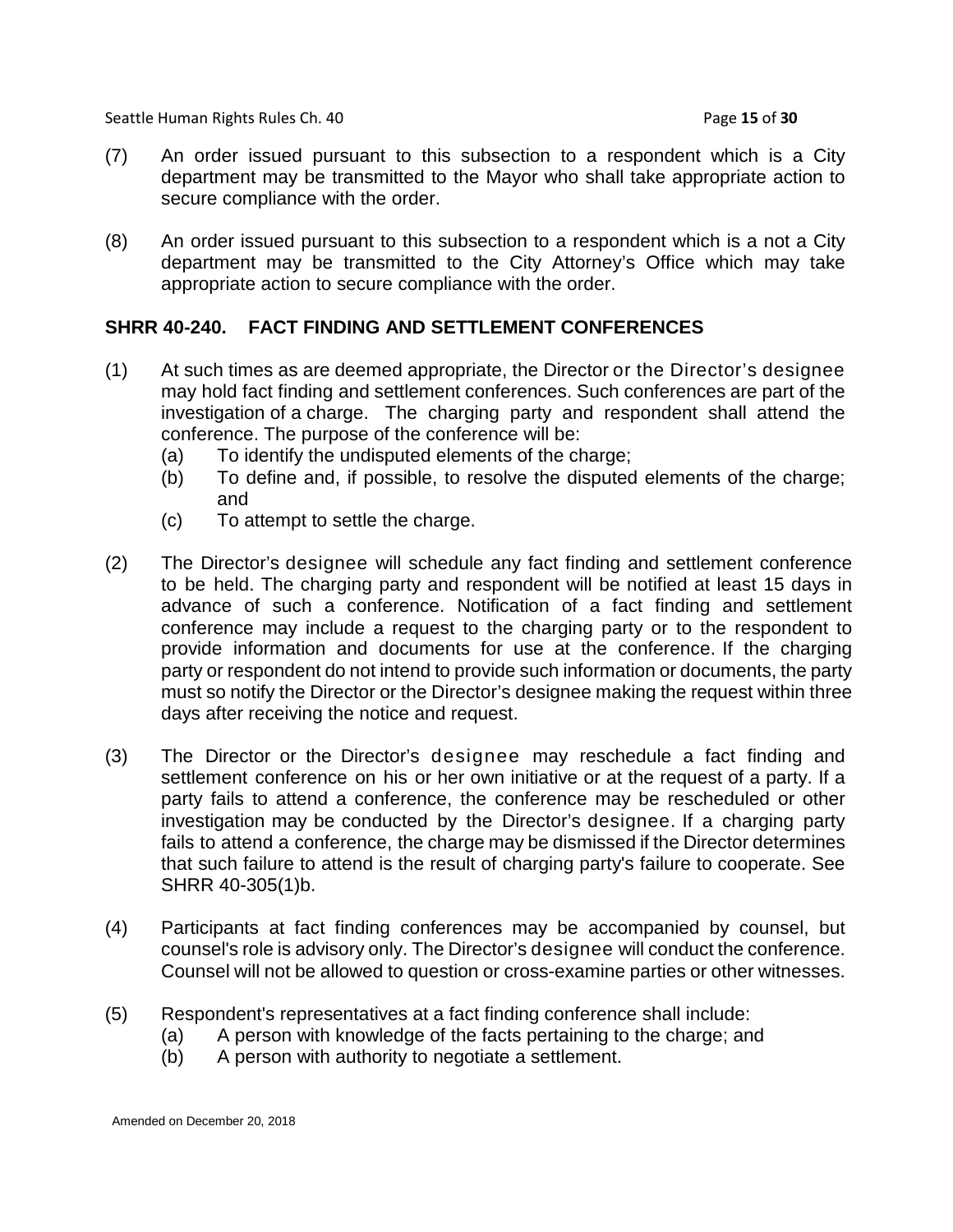Seattle Human Rights Rules Ch. 40 **Page 16** of **30** Page 16 of **30** 

- (6) The Director's designee conducting the conference will:
	- (a) Explain the purpose of and the procedure for the conference, and
	- (b) Ask the charging party to confirm the allegations in the charge and ask the respondent to respond to the allegations if the respondent has not previously done so.
- (7) The Director's designee conducting the conference may:
	- (a) Question the participants at the conference;
	- (b) Request the participants to provide statements or documents;
	- (c) Terminate discussion on a particular point or terminate the conference when the Director's designee deems appropriate;
	- (d) Meet with the charging party or respondent individually concerning possible settlement and communicate all demands and offers to the appropriate person; and
	- (e) Ask the charging party what remedy he or she will accept to settle the charge subject to SHRR 40-055 (2).
- (9) If the parties express interest in a settlement conference, the Director may hold a settlement conference.
- (10) If the charging party and respondent agree to an appropriate settlement, the Director will draft a pre-determination settlement (PDS) agreement as provided in SHRR 40-315.
- (11) The Director's designee audio-record conferences with the permission of all participants. A participant may audio-record a conference only with the permission of all other participants at the conference. No tape-recording shall be made of any settlement discussions that may occur at a conference.

## **SHRR 40-245. FAILURE TO RESPOND**

(1) If a Respondent fails to respond to a charge alleging a violation of a Civil Rights Ordinance within 10 days, or fails to maintain and provide records that establish compliance with the relevant Ordinance(s), and the Respondent has been served pursuant to SHRR 40-045, the Director may enter a finding that there is reasonable cause to believe that the Respondent violated the law as alleged.

## **SHRR 40-250. CONFIDENTIALITY**

(2) In investigations involving a minor under the age of 18 as a party or witness, the Department or Director shall use the minor's first and last initials in all documents and communications in reference to that minor.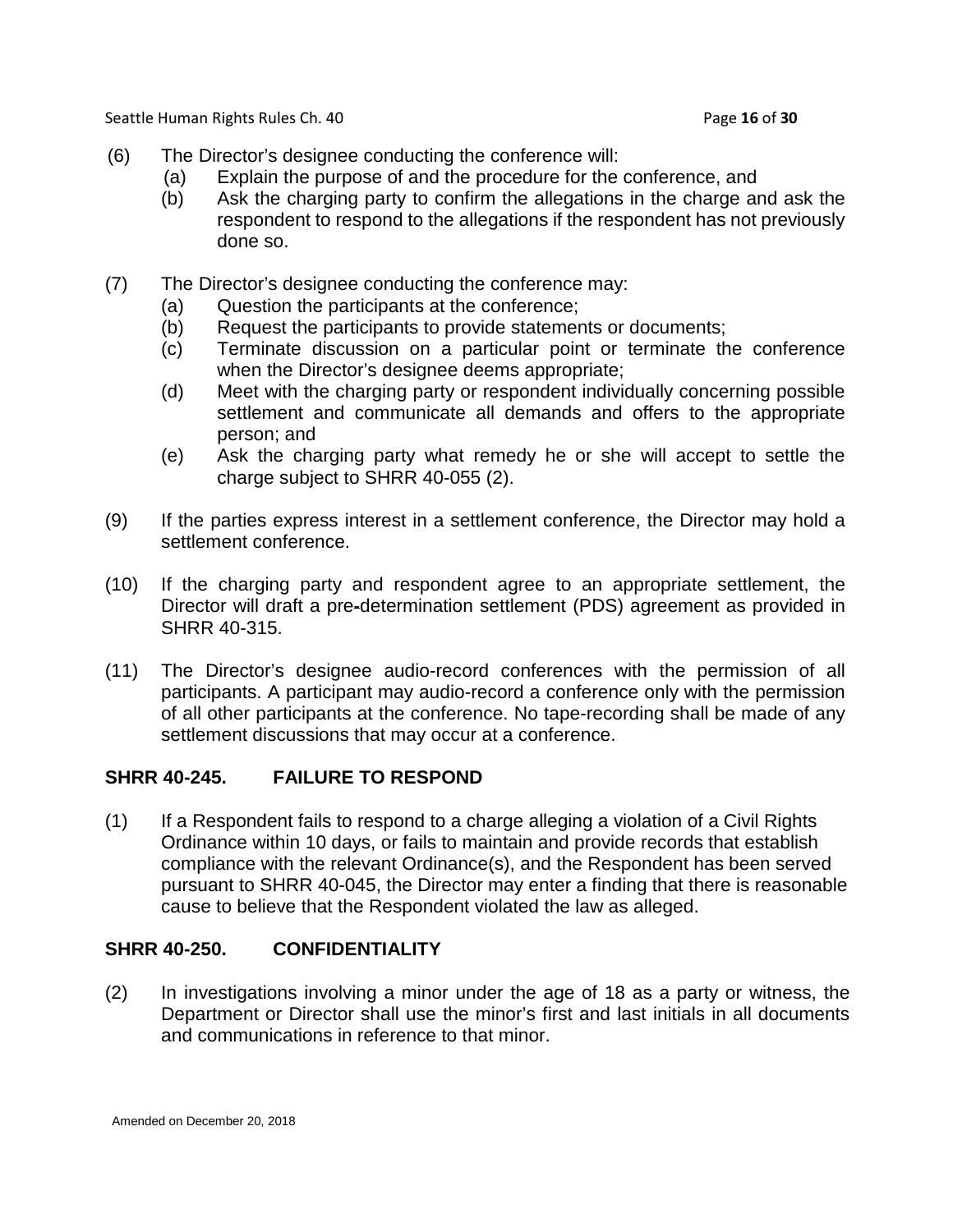Seattle Human Rights Rules Ch. 40 **Page 17** of **30** Page 17 of **30** 

### **SHRR 40-255 – 40-300 [Reserved]**

#### **Termination of Cases**

### **SHRR 40-305. DISMISSAL OF A CHARGE WITHOUT FINDINGS OF FACT**

- (1) The Director may dismiss a charge without making findings of fact and a determination whether there is reasonable cause to believe an unlawful practice has occurred when he or she determines dismissal is appropriate, including, but not limited to, cases where:
	- (a) The Director determines that all portions of the charge were not timely filed or that the Department does not otherwise have jurisdiction;
	- (b) The charging party fails to provide necessary information requested by the Director, fails or refuses to appear or to be available for interviews or conferences as necessary, or otherwise refuses to cooperate with the Director to the extent he or she is unable to resolve the charge, and the charging party has had 14 days' notice of the Director's intent to dismiss the charge for failure of the charging party to cooperate;
	- (c) The charging party cannot be located by the Director after reasonable efforts to locate the charging party, including notice to the charging party at his or her last known address of the Director's intent to dismiss the charge, and at least 14 days have elapsed since the Director sent notice of intent to dismiss the charge.
- (2) In those cases where a complaint or charge has been filed with the EEOC, HUD, or another federal or state agency, that agency may decide if the state or federal charge or complaint should be dismissed.
- (3) The charging party will be notified by the Director that a charge has been dismissed.

#### **SHRR 40- 310. ADMINISTRATIVE CLOSURE OF CASES**

- (1) The Director may administratively close a case when it is appropriate, including, but not limited to, cases where:
	- (a) A civil action has been filed and is being actively litigated in a court which seeks relief on the same facts as are alleged in the charge;
	- (b) A Pre-Determination Settlement agreement has been reached pursuant to SHRR 40-315.
	- (2) An administrative closure of a case terminates the action of the Director and the Department on the charge. A charging party may not file another charge that alleges the same facts and violation as the charge in a case which has been administratively closed, except where permissible by law.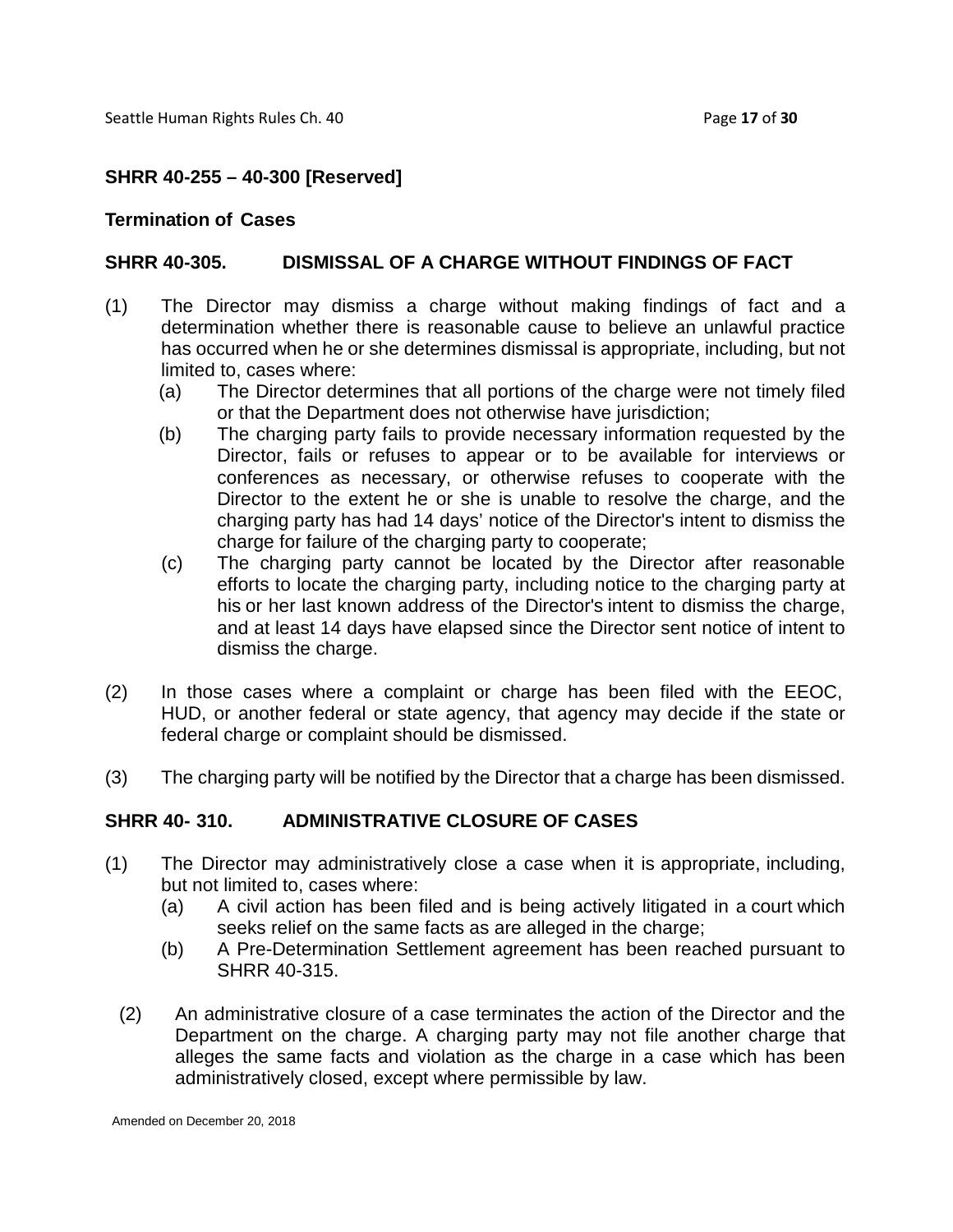The charging party and respondent will be notified by the Director that a charge has been administratively closed.

### **SHRR 40-315. PRE-DETERMINATION SETTLEMENTS**

- (1) The charging party and the respondent may resolve the charge by agreement at any time before a determination regarding reasonable cause is made.
- (2) If, before a determination regarding reasonable cause is made, the charging party and respondent agree upon a settlement and the Director believes the remedy afforded the charging party is appropriate (see SHRR 40-055), the Department will draft a PDS agreement. The agreement may include, but need not be limited to, the following provisions:
	- (a) A "no fault" settlement has been reached;
	- (b) The agreement constitutes a first violation of the relevant ordinance;
	- (c) The charging party and the respondent accept the terms of the agreement as a resolution of the charge;
	- (d) The specific action(s) the charging party and respondent will take to effectuate settlement of the charge and the time within which the action(s) will be taken;
	- (e) The charging party agrees not to sue the respondent for matters which were alleged in the charge or could have been alleged in the charge;
	- (f) The Department may investigate any alleged breach of the agreement;
	- (g) If litigation is initiated to enforce the agreement, the City shall be awarded its reasonable attorney's fees and costs incurred in bringing the action;
	- (h) The Department may monitor compliance for a minimum period of one year.
- (3) If the charging party and the respondent sign the PDS agreement, the agreement will be incorporated in an Order of the Director which will state that the parties shall comply with the terms of the PDS agreement.
- (4) The Director will require proof of compliance with the terms of the PDS agreement.
- (5) An order incorporating a PDS agreement will have the force and effect of an order incorporating conciliation or conference agreement. A PDS agreement may be enforced in the same manner as a conciliation or conference agreement. *See* SHRR 40-350. The Director may seek to enforce the terms of a PDS agreement in a court of competent jurisdiction.
- (6) In those instances in which a person claiming to be aggrieved or to be a member of the class claimed to be aggrieved by the practices alleged in a charge is not a party to a PDS agreement, the agreement shall not in any way prejudice the rights of such person to proceed in any forum against the respondent.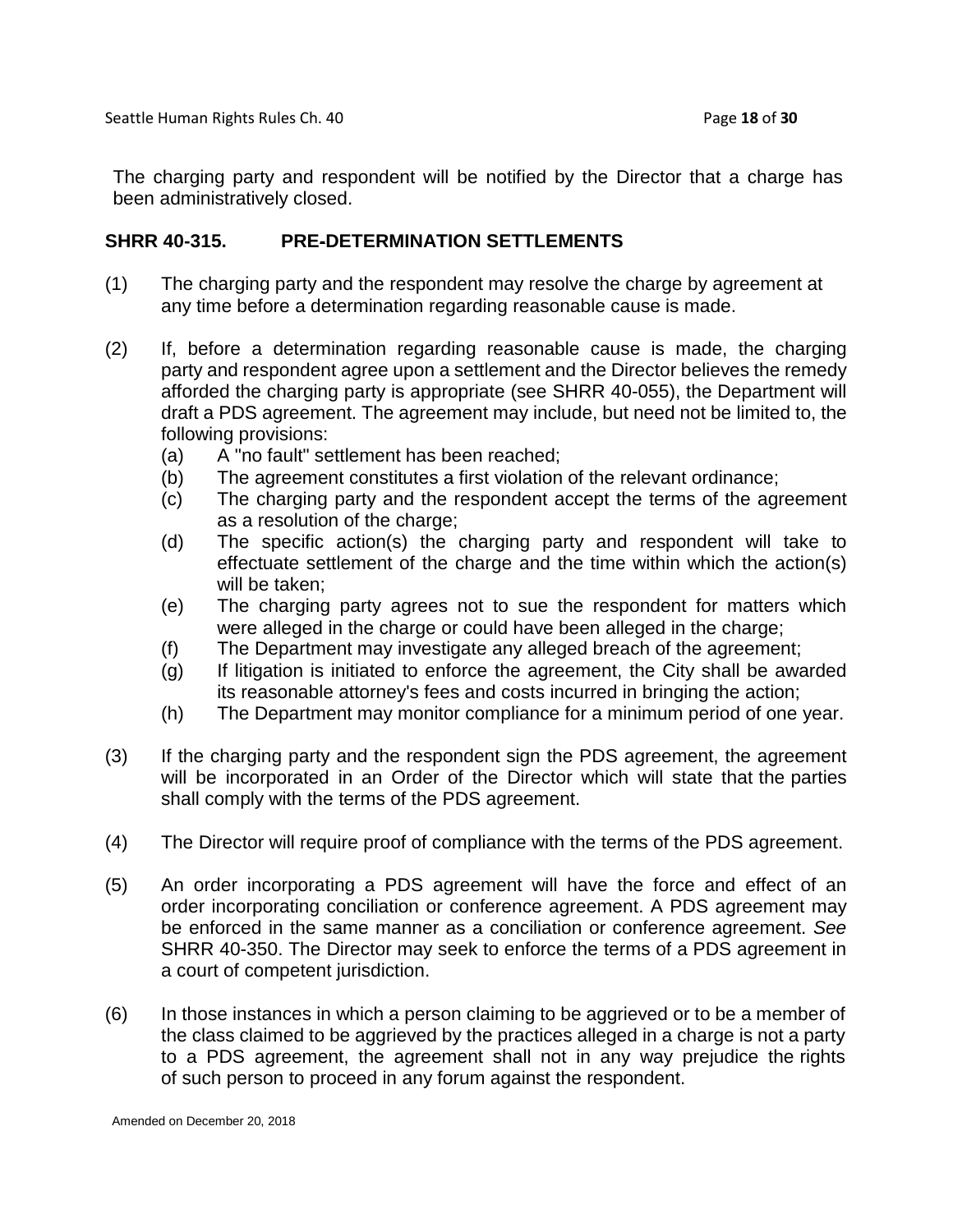### **SHRR 40-320. EXTENT OF CONCILIATION AND CONFERENCE EFFORTS**

- (1) In conciliating or conferencing a case in which a determination of reasonable cause has been made, the Director shall attempt to achieve a just resolution of all unlawful practices found to have been committed by obtaining an agreement with the respondent that it will eliminate the unlawful practices and that it will provide appropriate affirmative relief.
- (2) If the charging party and the respondent have been afforded a reasonable opportunity to negotiate an agreement, and it is apparent to the Director that an agreement cannot be reached, the conciliation or conference efforts may be determined to have been unsuccessful.
- (3) In Housing, Public Accommodations, Contracting, and Fair Employment Practices cases except when a City department is the respondent, if conciliation is not successful, the Director will issue a notice of the parties' failure to conciliate and refer the case to the Law Department within thirty (30) days of issuance of the reasonable cause determination. The thirty day period may be extended at the Director's discretion.

## **SHRR 40-325. CHARGING PARTY'S CONSENT NOT REQUIRED FOR CONCILIATION OR CONFERENCE AGREEMENT**

In cases filed under Civil Rights Ordinances except SMC 14.08, the charging party's consent is not required for the Director to enter into a conciliation or conference agreement with a respondent if the Director determines the agreement provides the charging party all relief to which the charging party would be entitled pursuant to SMC 14.04.140A, 14.04.150B, 14.10.110A, 14.10.120B, and pursuant to SHRR 40-055(2) and SHRR 40-320  $-40-325$ .

## **SHRR 40-330. SUCCESSFUL CONCILIATION OR CONFERENCE**

- (1) Conciliation and conference agreements reached in all cases except Fair Employment Practices cases in which a City department is the respondent shall be written, signed and incorporated in an order. *See* SMC14.04.140A, 14.06.100A, 14.06.100B, 14.08.160A, 14.08.160B, 14.10.110A, 14.09.080(A), and 14.09.080(B).
- (2) Conciliation agreements reached in Fair Employment Practices cases in which a City department is the respondent shall be signed by the head of the respondent City department and incorporated in an Agreed Order issued by the Director. The Agreed Order shall thereafter be treated as any other final order issued by the Director pursuant to SMC 14.04.150B, except that the respondent may not appeal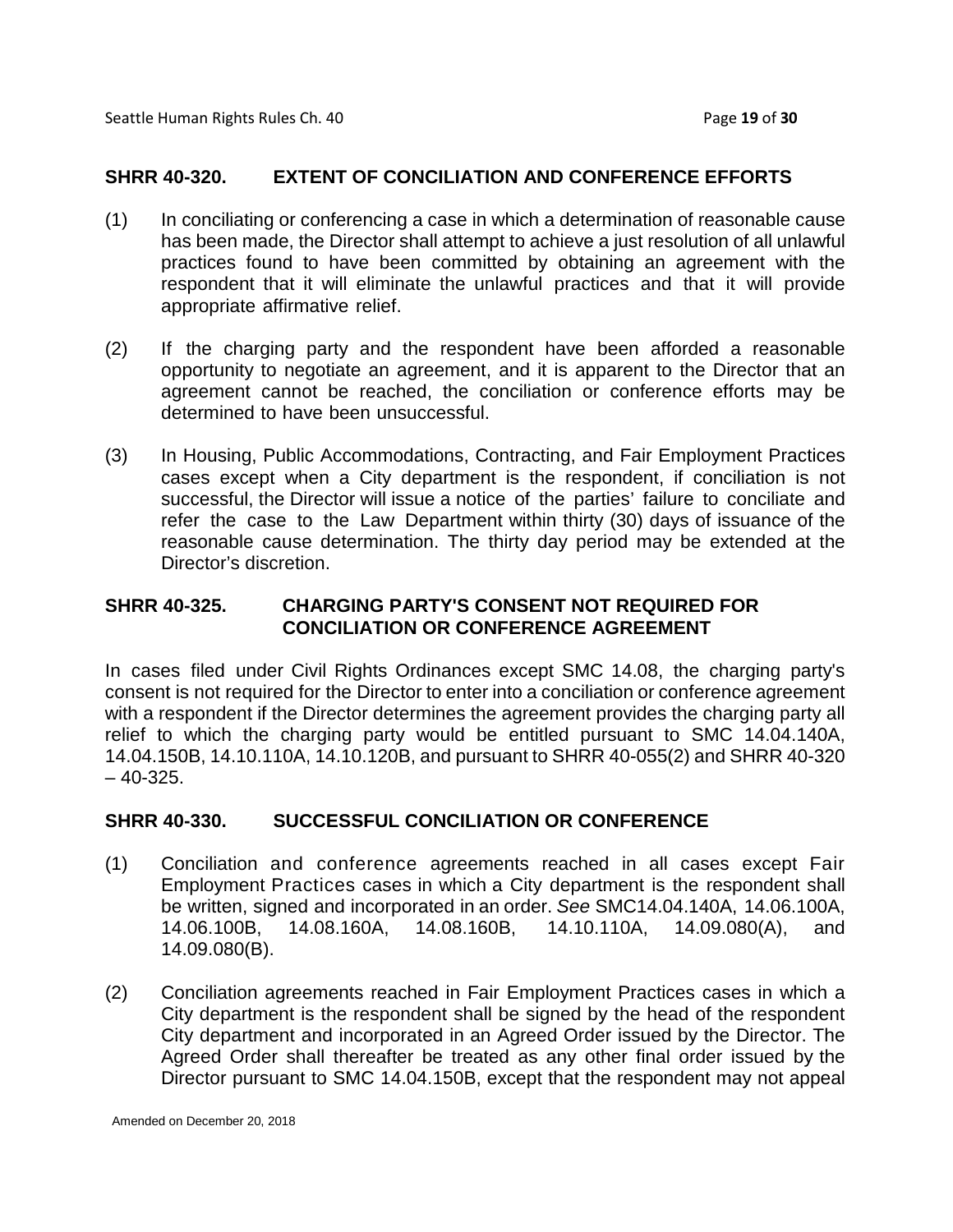Seattle Human Rights Rules Ch. 40 **Page 20** of **30** Page 20 of **30** 

the Agreed Order.

- (3) Conciliation and conference agreements will include a provision stating that if litigation is initiated to enforce the agreement, the City shall be awarded its reasonable attorney's fees and costs incurred in bringing the action.
- (4) The Director shall cause a copy of any signed conciliation or conference agreement and order or Agreed Order incorporating such an agreement to be served upon the respondent and upon the charging party.

#### **SHRR 40-335. UNSUCCESSFUL CONCILIATION OR CONFERENCE**

- (1) In Civil Rights cases except Fair Employment Practices cases in which a City department is the respondent, if conciliation efforts are unsuccessful, a written finding of the failure of conciliation shall be issued by the Director pursuant to SMC 14.04.140 B, 14.06.100 C, 14.08.160 C, 14.10.110 B, and 14.09.080(C).
- (2) In Fair Employment Practices cases in which a City department is the respondent, if conciliation efforts are unsuccessful, the Director will notify the parties of the failure of conciliation and will thereafter proceed to issue the order required by SMC 14.04.150 B.

### **SHRR 40-340. FINDINGS OF FACT AND DETERMINATIONS OF REASONABLE CAUSE OR NO REASONABLE CAUSE**

- (1) Cases in Which Findings and Determinations are Required. In all cases where the charge has not been withdrawn or the case has not been dismissed or administratively closed, the Director will make findings of fact and a determination whether there is or is not reasonable cause to believe an unlawful practice has been committed or is being committed (referred to in this rule as a "determination").
- (2) Standard of Proof. A reasonable cause determination will be made when, in the judgment of the Director, a preponderance of the credible evidence establishes that an unlawful practice has been committed or is being committed.
- (3) Procedure.
	- (a) In all cases, except Fair Employment Practices cases in which a City department is the respondent, findings of fact and a determination will be made by the Director. The findings and determination will be served on the respondent and on the charging party within five days after they are signed by the Director.
	- (b) In Fair Employment Practices cases in which a City department is a respondent: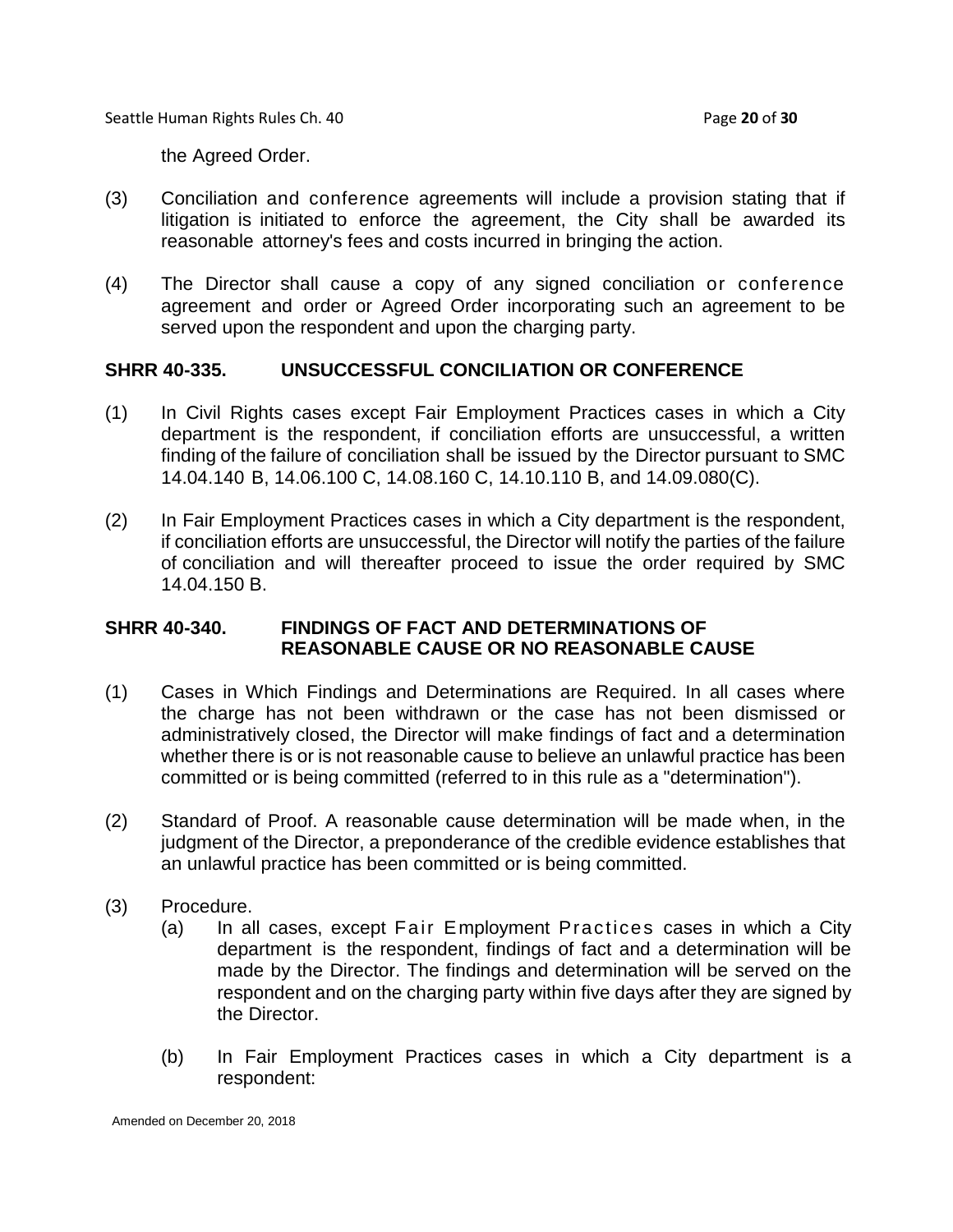Seattle Human Rights Rules Ch. 40 **Page 21** of **30** Page 21 of **30** 

- i. The Director shall cause proposed findings of fact and a proposed determination to be served upon the charging party and upon the respondent;
- ii. The charging party or respondent may file with the Department any comments he or she may have regarding the proposed findings and proposed determination within 20 days from the date the proposed findings and determination were issued;
- iii. The Director will consider any timely filed comments of the parties and may direct further investigation of the case or issue final findings and a final determination.

# **SHRR 40-345. CONCILIATION OR CONFERENCE EFFORTS ARE REQUIRED**

- (1) Post-determination conciliation or conference efforts are mandated by the Seattle Civil Rights Ordinances in all cases in which a reasonable cause determination has been made, except in Fair Employment Practices cases in which a City department is the respondent. *See* SMC 14.04.140, 14.06.100, 14.08.160, 14.09.080, and 14.10.110. *See* Appendix A.
- (2) In Fair Employment Practices cases in which a City department is the respondent and in which a reasonable cause determination has been made, the Director is required to confer with the parties and determine an appropriate remedy as part of the process of determining an appropriate order. The Director shall attempt to eliminate unlawful practices determined to have been committed by conference, conciliation and persuasion during the communication with the parties. *See* SMC 14.04.150B.

## **SHRR 40-350. ENFORCEMENT OF CONCILIATION AND CONFERENCE AGREEMENTS**

- (1) In all cases except those listed in paragraph (2) below, if a respondent fails or refuses to comply with the terms of a conciliation or conference agreement and order, within 20 days after the Director determines the agreement has been breached, the Director shall cause the record of the proceedings to be delivered to the City Attorney. The City Attorney may invoke the aid of the appropriate court to secure enforcement of the agreement and the imposition of penalties. *See* SMC 14.04.060, 14.04.180 D, 14.04.210, 14.06.130 B, 14.08.187 B, 14.08.200, 14.10.110, 14.09.105(A).
- (2) In Public Accommodations, Open Housing, Fair Chance Housing, and Fair Contracting cases in which a City department is the respondent, if the respondent fails or refuses to comply with the terms of a conciliation agreement incorporated in an order of the Director, within 20 days after the Director determines the agreement has been breached, a copy of the order incorporating the agreement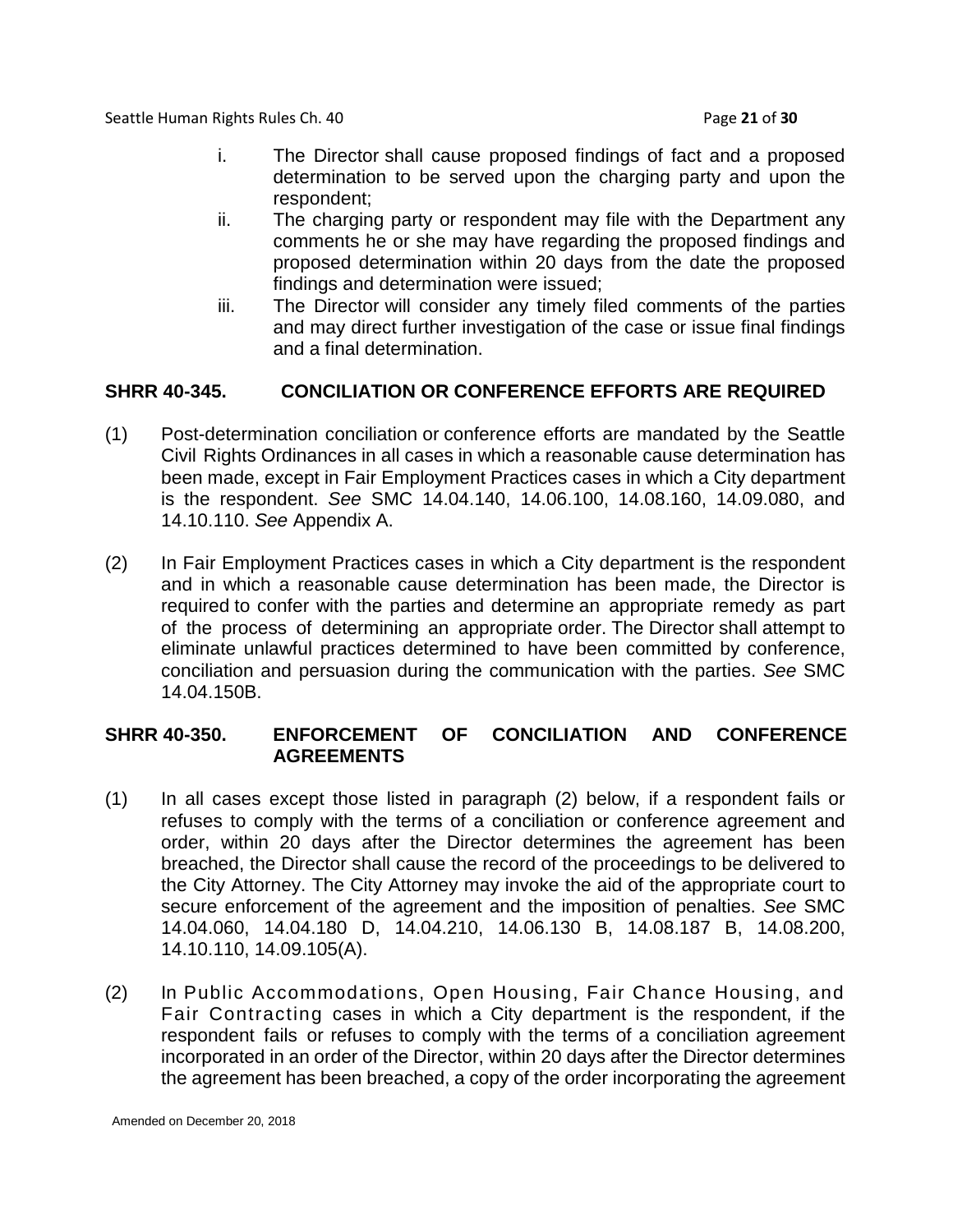Seattle Human Rights Rules Ch. 40 **Page 22** of **30** Page 22 of **30** 

shall be transmitted to the Mayor. The Mayor shall take appropriate action to secure compliance with the order. *See* SMC 14.06.130 A, 14.08.187 A, 14.09.105(A), and 14.10.120.

### **SHRR 40-355. DIRECTOR'S ORDER IN CITY FAIR EMPLOYMENT PRACTICES CASES**

In Fair Employment Practices cases in which a City department is the respondent, within 60 days of the date final findings and a final determination of reasonable cause are issued, if conciliation efforts have not resulted in a signed conciliation agreement, the Director will issue an order outlining the appropriate remedy, as mandated by SMC 14.04.150 B.

### **SHRR 40-360. WITHDRAWAL AND AMENDMENT OF FINDINGS, DETERMINATIONS AND ORDERS**

Final findings of fact, determination and order may not be withdrawn or amended without the agreement of the parties except:

- (1) Upon a remand order of the Human Rights Commission following an appeal pursuant to SMC 14.04.130, 14.04.160, 14.06.090, 14.08.150, or 14.09;
- (2) Upon motion from a party or upon the Director's motion to correct clerical mistakes or errors arising from oversight or omission.

## **SHRR 40-365. APPEALS AND RECONSIDERATION BY CHARGING PARTY**

- (1) Challenge of Dismissals and Administrative Closures. A charging party may challenge the dismissal of his or her charge (see SHRR 40-305) or the administrative closure of the case regarding his or her charge (see SHRR 40- 310) by filing a written statement challenging the dismissal or administrative closure with the Human Rights Commission within 30 days of the date the notice of dismissal or notice of administrative closure was issued. *See* SHRR 46-040 and 46-050.
- (2) Appeal of No Cause Determination. A charging party may appeal a determination that there is not reasonable cause for believing an unlawful practice has been committed by filing a written statement appealing the decision with the Human Rights Commission within 30 days of the date the determination was issued. *See*  SMC 14.04.130, 14.06.090, 14.08.150, 14.09.075, SHRR 46-030.
- (3) Appeal of a Civil Rights Determination that is both Reasonable Cause and No Cause. For charges which allege multiple allegations, some of which result in reasonable cause determinations and some of which result in no cause determinations, if conciliation of the matter is unsuccessful, the Director will issue a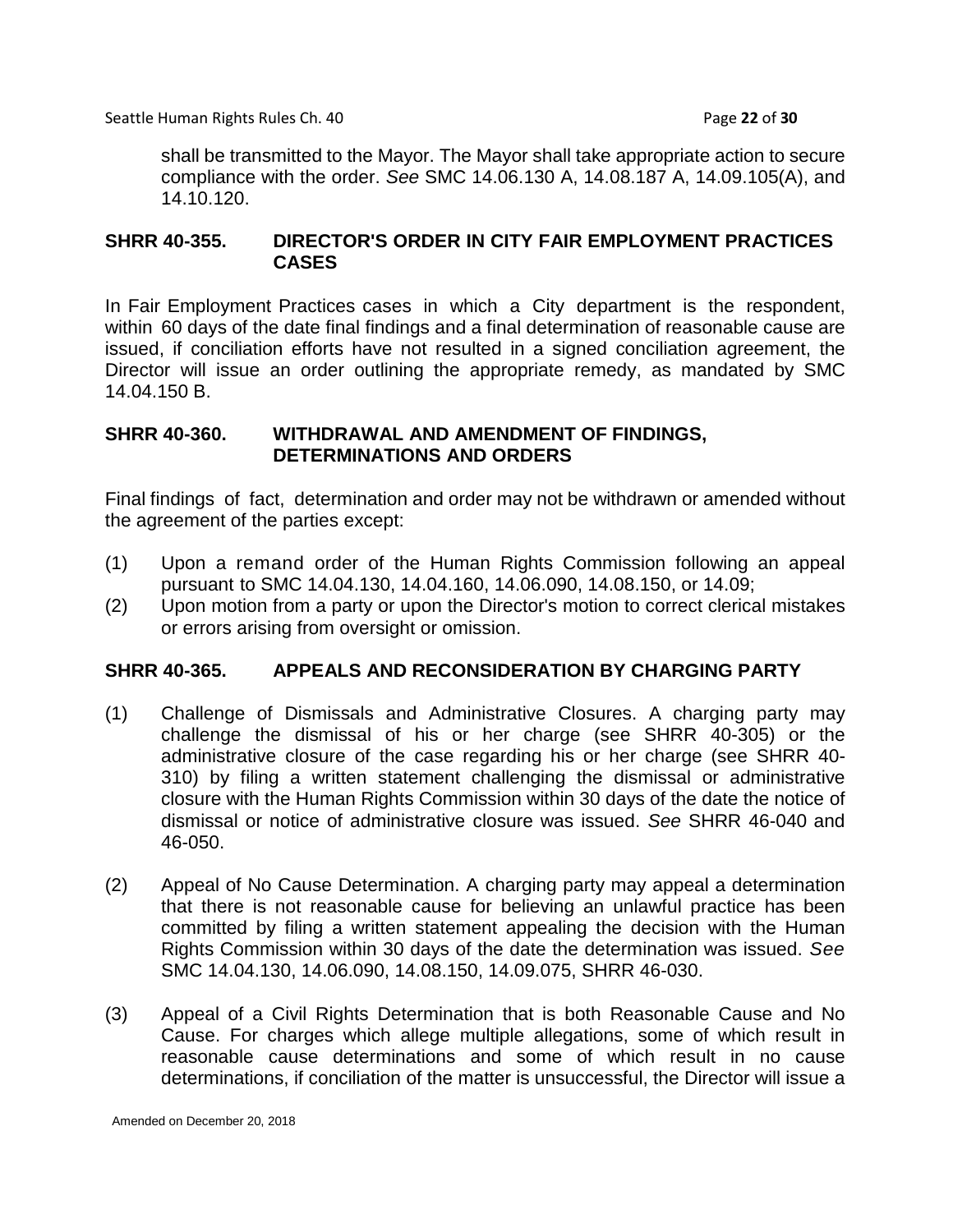Seattle Human Rights Rules Ch. 40 **Page 23** of **30** Page 23 of **30** 

notice of the parties' failure to conciliate and refer the case to the Law Department within thirty (30) days of issuance of the reasonable cause determination. The thirty day period may be extended at the Director's discretion. The charging party may appeal the no cause portion of the case before the Seattle Human Rights Commission.

- (4) Appeals of Reasonable Cause Determinations in Cases Involving City Department as Respondents. In Fair Employment Practices cases in which a City department is the respondent, the charging party or respondent may appeal the Director's determination that there is reasonable cause to believe an unlawful practice has been or is being committed and the Director's Order, by filing a written statement with the Human Rights Commission within 30 days of the date the Director's or Division Director's Order is issued. *See* SMC 14.04.160 A, and SHRR 46-060.
- (5) Reconsideration. The charging party in fair contracting cases may request reconsideration in response to a finding that is no reasonable cause or partially no reasonable cause. The Director will consider a request for reconsideration filed within 30 days of a Determination of no reasonable cause and will respond in writing by either granting or denying the request. *See* SMC 14.10.100.

# **SHRR 40-370. PRESENTATION OF DOCUMENTS TO CITY COUNCIL IN CITY FAIR EMPLOYMENT PRACTICES CASES**

In Fair Employment Practices cases in which a City department is the respondent and the remedy ordered by the Director includes payment of more than \$5,000.00, if no timely appeal has been filed, the Director will, within 90 days of the date of his or her final order, cause the necessary documents to be presented to the City Council. *See* SMC 14.04.150 D. If a timely appeal is filed, the Director will provide the necessary documents to the City Council within 30 days of the date his or her final order is affirmed by a panel of the Commission.

## **SHRR 40-375. APPEALS TO HEARING EXAMINER.**

(1) In Fair Employment Practices cases in which a City department is the respondent and the remedy ordered by the Director includes payment of more than \$5,000.00, if all necessary documents have been presented to the City Council and it fails or refuses to appropriate the amount ordered by the Director within 90 days of the date the documents are presented to the Council, the Director will certify the case to the Hearing Examiner. *See* SMC 14.04.150 D, section III of the Rules and Procedures Governing Employment Discrimination and Open Housing Cases issued by the Office of the Hearing Examiner.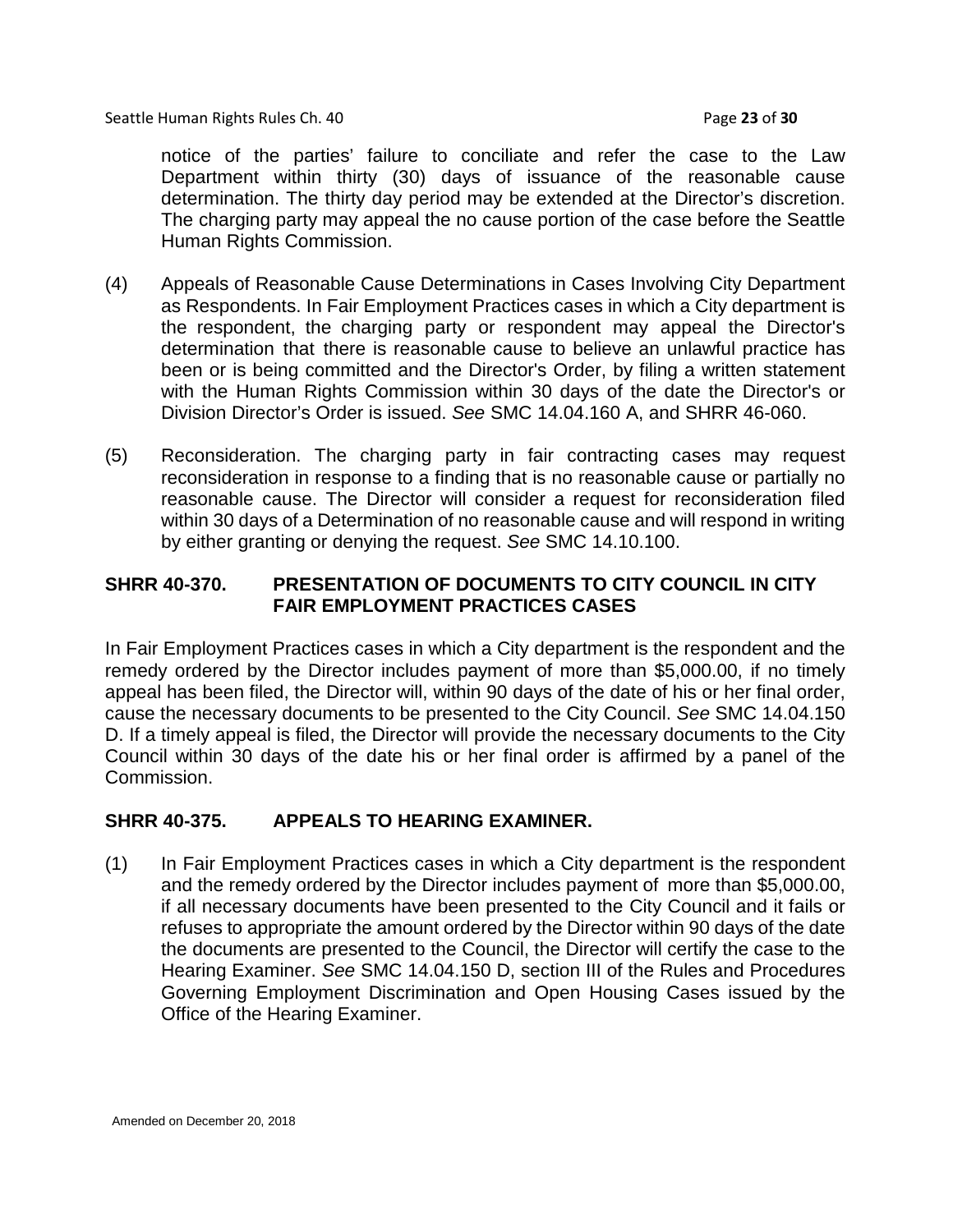### APPENDIX A

### **MONETARY AWARD GUIDELINES, GENERAL PROVISIONS**

- (1) The purpose of these guidelines is to provide a basis for the computation of monetary awards in cases filed under SMC 14.04, 14.06, 14.08, 14.09, and 14.10, arising under the Seattle Civil Rights Ordinances, as amended. These guidelines are not mandatory and may be deviated from by the parties or by the Director.
- (2) These guidelines do not apply to any non-monetary relief, nor do they apply to monetary relief not inuring directly to the benefit of the awardee, such as employer contributions to fringe benefit funds.
- (3) Awards in compensation for tangible loss may be supported by evidence such as the following:
	- (a) Vouchers, receipted bills, rental agreements, or estimates;
	- (b) A written statement by the awardee setting forth the nature and amount of the loss incurred, and facts showing that the loss was incurred as a result of unlawful discriminatory acts or practices of the respondent;
	- (c) When back pay awards are involved in Civil Rights Ordinance cases, the awardee's statement shall also include a description of attempts to secure alternate employment and either (i) a statement that no interim earnings were received, or (ii) a statement showing by whom the awardee was employed and earnings received during the interim period.

## **BACK PAY AWARDS IN CIVIL RIGHTS ORDINANCE CASES**

- (1) Back Pay. Once it has been determined that an awardee has sustained economic loss from a discriminatory employment practice, back pay should be awarded. The issue in determining whether a back pay award is appropriate is whether the awardee was economically injured and requires back pay to be made whole.
- (2) Computation. Back pay awards shall be computed to include all earnings and benefits that would be due the awardee but for respondent's unlawful acts or practices. The award shall be equal to the difference between what the awardee would have earned from respondent and any interim earnings actually earned during the computation period plus uncompensated lost benefits and interest, less legal deductions due as a result of the award.
	- (a) What the awardee would have earned from the respondent shall include the base pay, and any overtime or bonuses that would have been payable during the compensation period. The rate of pay and hours worked prior to the unlawful practice, or the same for similarly situated employees or replacement employees, should be used to compute the earnings on either an hourly, weekly or monthly basis, as is convenient.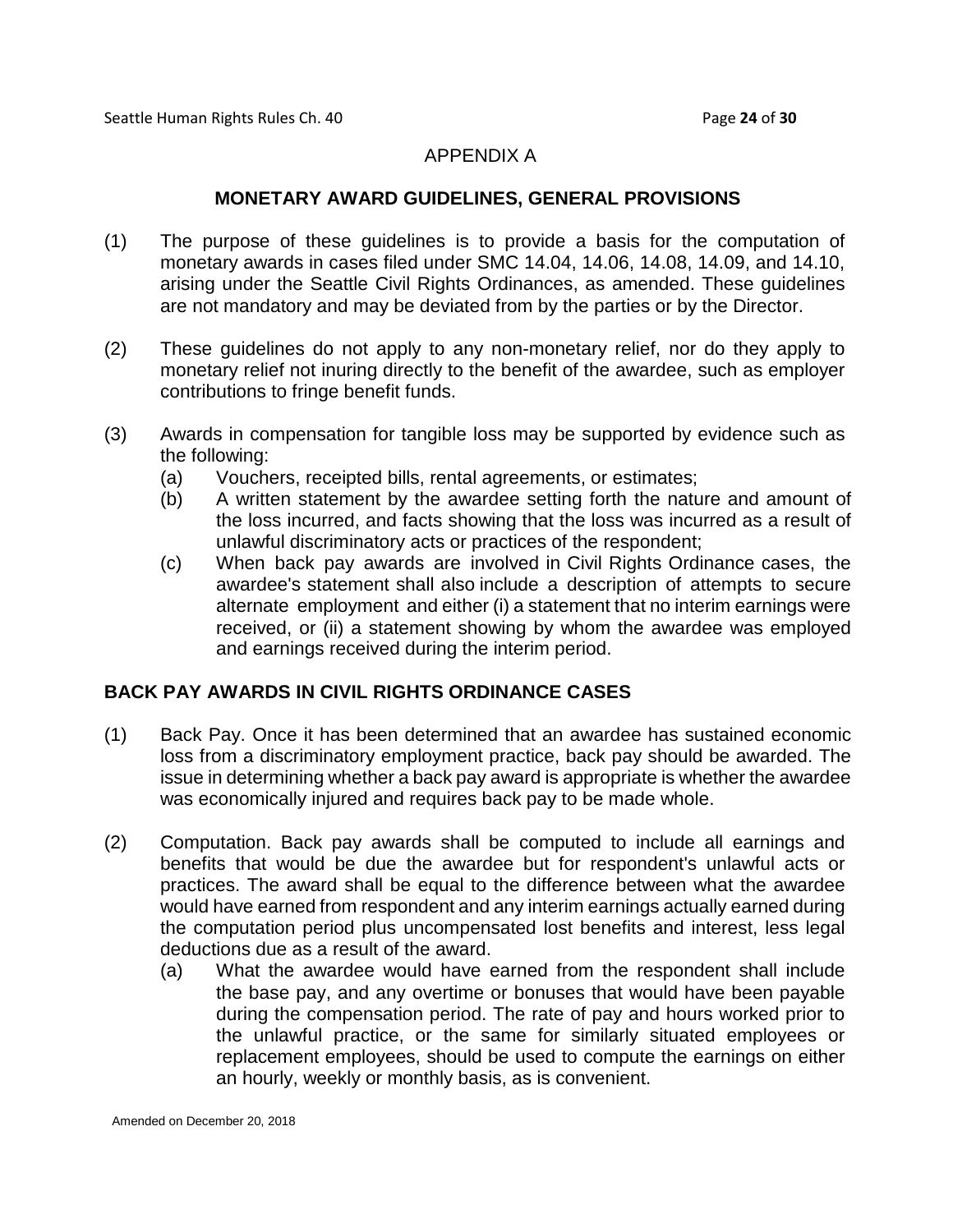Seattle Human Rights Rules Ch. 40 **Page 25** of **30** Page 25 of **30** 

- (b) Interim earnings shall include all amounts actually earned by the awardee during the interim period, including overtime pay, bonuses, and part-time employment earnings during the interim period which could not have been earned simultaneously with the desired full-time position. Unemployment compensation and welfare benefits shall not be considered interim earnings.
- (c) Uncompensated benefits shall include any and all benefits that are not otherwise included in sub-section (a) that would have accrued to the awardee or upon the awardee's behalf and all expenses actually incurred by the awardee in order to replace benefits that were lost as a result of respondent's unlawful actions.
	- i. Benefits that would have accrued to the awardee or upon an awardee's behalf include, but are not limited to, employer contributions to retirement and/or profit sharing funds. Where appropriate, contributions may be made to the funds on the awardee's behalf in lieu of a direct payment to the awardee.
	- ii. Expenses actually incurred to replace lost benefits include, but are not limited to, the purchase of insurance or costs incurred by the awardee which would have been compensated by the respondent or by insurance paid for by the respondent.
- (d) Legal deductions due as a result of the award include mandatory contributions, such as FICA, that are actually required by law to be withheld from wages. The amount deducted under this section shall be paid to the appropriate fund on the awardee's behalf.
- (e) The compensation period for the calculation of back pay shall commence at the time the unlawful act or practice occurred and shall continue until the date a conciliation agreement is entered pursuant to SMC 14.04.140 or a determination of an appropriate remedy is issued pursuant to SMC 14.04.150. Whenever reinstatement is part of the agreement or remedy, the compensation period shall be computed so as to include consideration of actual reinstatement. The compensation period shall not include any period where the awardee's interim earnings, from employment with either the respondent or with another employer, equal or exceed earnings which would have been received from the respondent but for the respondent's unlawful act or practice.
- (3) Special Circumstances Affecting Back Pay Award.
	- (a) For back pay to be awarded for a period of unemployment, the awardee must show that she or he was ready, willing, and able to take work during the interim period and that she or he exercised reasonable diligence toward securing other employment. For this purpose, the written statement executed by the awardee pursuant to SHRR 40-320 should provide sufficient evidence to sustain the award of back pay. If the awardee did not use reasonable diligence in securing alternate employment during any part of the compensation period, then the compensation period will be decreased by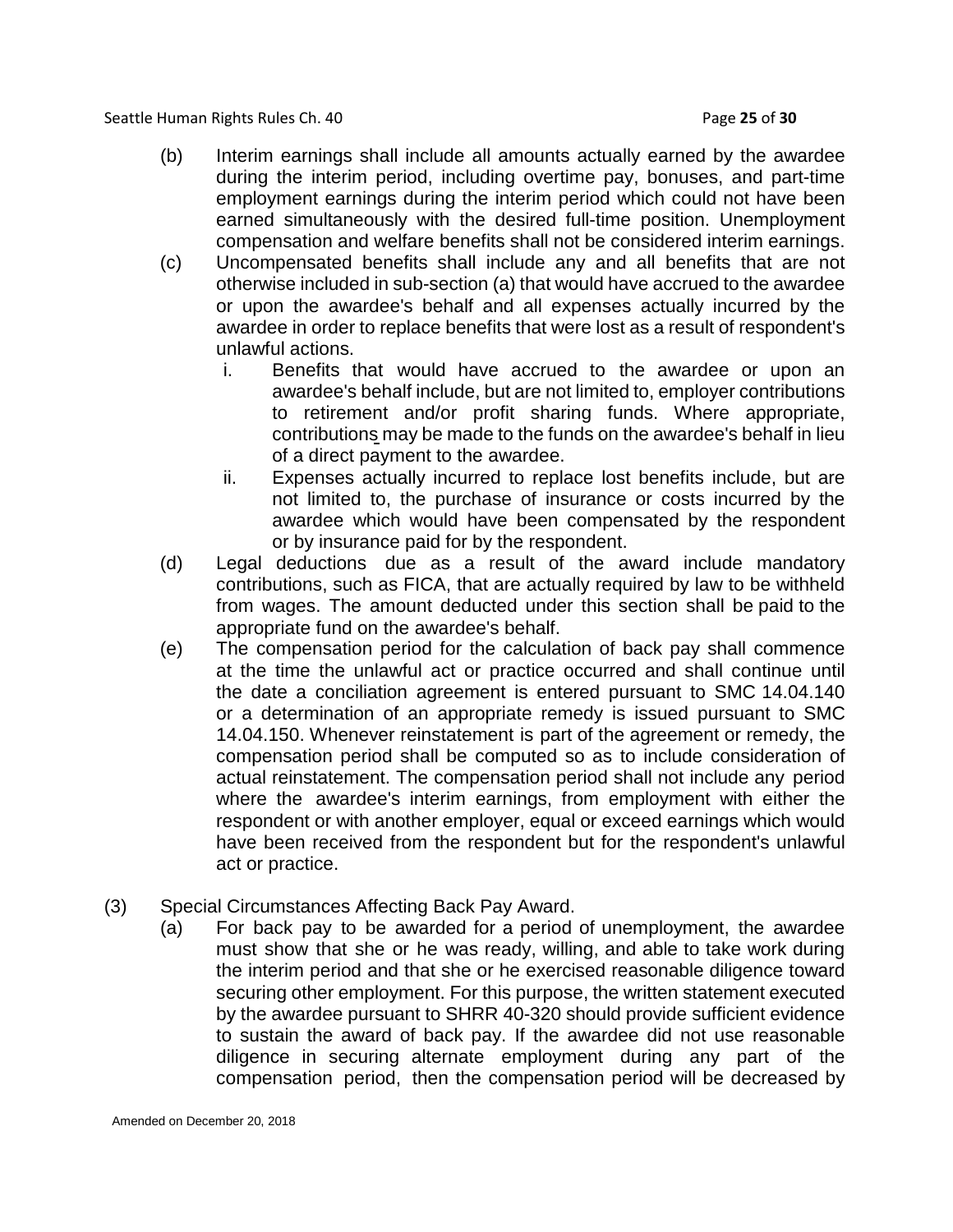that amount of time in making the computation described in paragraph (2) above.

(b) Offers to reinstate the awardee will only affect the awardee's right to back pay when such offers would wholly rectify the effects upon the awardee of respondent's past discriminatory acts or practices. The offer to reinstate must include: reinstatement in a position equal to that which the awardee held before the unlawful acts or practices, complete back pay, restoration of seniority and reimbursement of the expenses which the awardee incurred as a result of the unlawful acts or practices, and assurances that the respondent will maintain a non-discriminatory working environment.

# **AWARDS IN COMPENSATION OF INCIDENTAL AND CONSEQUENTIAL EXPENDITURES AND LOSSES IN CIVIL RIGHTS CASES**

- (1) Travel and Time. Travel expenses shall be awarded to the extent actually incurred by the awardee because of respondent's unlawful act or practice. These expenses shall also include those incurred as a result of additional commuting between home and job caused either by a relocation of work or housing. Personal time lost by an awardee as a result of respondent's unlawful act or practices shall be compensated at the rate of awardee's normal hourly pay, or if none such exists, at the rate of the current minimum wage at the time the awardee receives compensation. Travel and time expenses may be compensated to the extent they are reasonably ascertainable and unavoidable.
- (2) Employment Agency Fees. All employment agency fees paid by an awardee to secure a job from which she or he is unlawfully discharged or laid off, and those which are contracted for or paid by an awardee to secure late employment because of such termination, shall be compensable.
- (3) Housing Sales. If an awardee has been unlawfully prohibited by a respondent from making an offer to purchase housing, or if the awardee's offer is unlawfully rejected and an equal or lower offer is accepted by respondent from another, then an award equal to the difference between the asking price of the housing at the time the awardee's offer was rejected and the final selling price shall be made. If an awardee finds it necessary to pay an inflated price to secure other housing as a result of unlawful discrimination, an award equal to the excess amount paid over market price shall be made.
- (4) Housing Rental. If, to satisfy her or his immediate housing needs, an awardee is unlawfully required to pay rent in excess of that at which respondent's housing was offered, an amount equal to the total increased rental costs which the awardee has paid or has committed herself or himself to pay, or the increased amount for one year, whichever amount is greater, shall be made.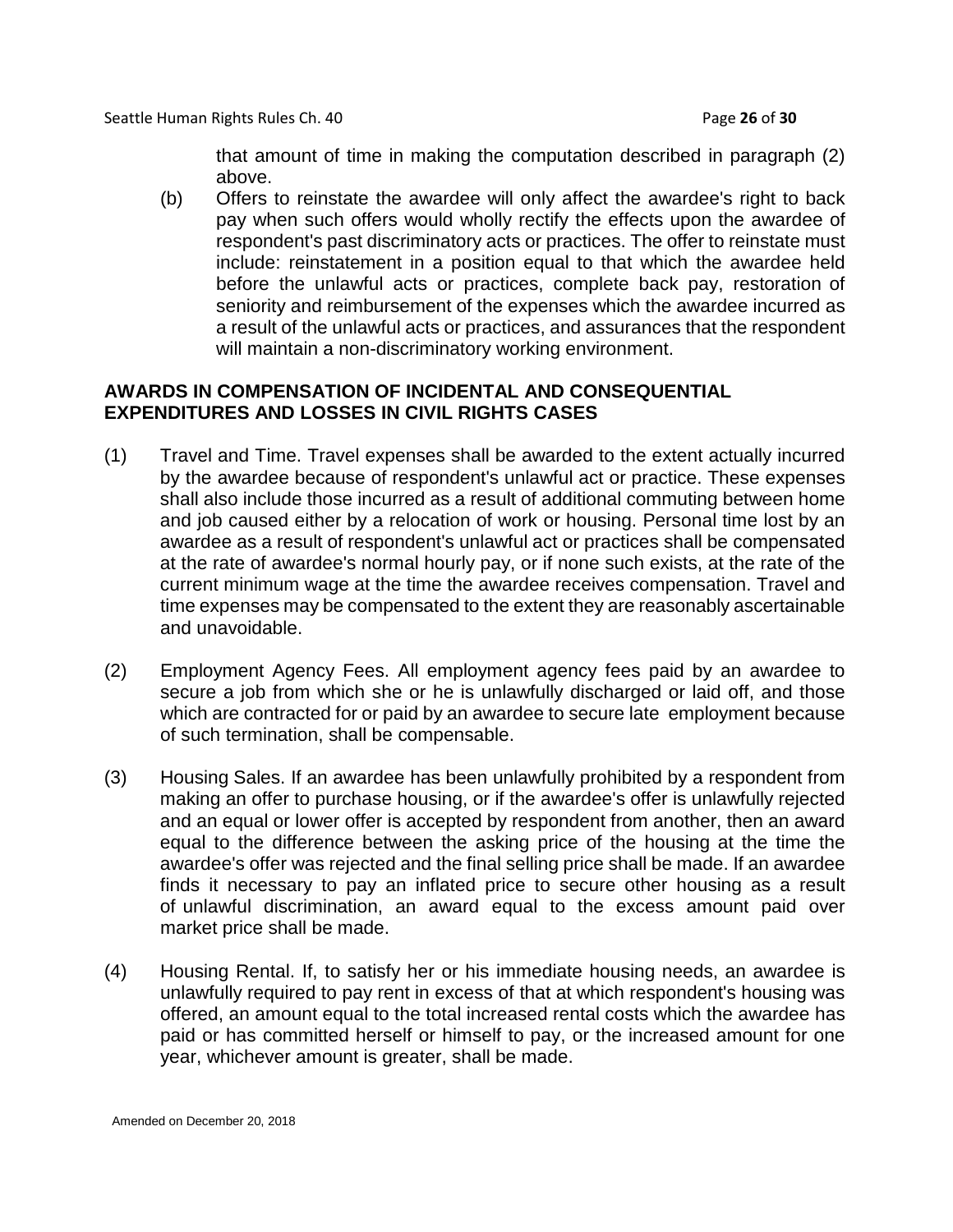Seattle Human Rights Rules Ch. 40 **Page 27** of **30** Page 27 of **30** 

- (5) Real Estate and Rental Agency Fees. All real estate and rental agency fees and advertising costs paid by an awardee to secure housing accommodations from which she or he is later unlawfully evicted or caused to move, and those which are contracted for or paid by an awardee to secure later housing accommodations because of such unlawful removal, shall be compensable.
- (6) Housing Deposits. If an awardee is unlawfully removed by respondent from any housing accommodation, and in order to secure new accommodations is required to pay damage or other deposit, then an award shall be made equal to 1% per month on refundable deposits. The award should be computed for the period of awardee's actual or expected rental terms, or for one year, whichever is longer. On nonrefundable deposits, an amount equal to the amount by which the deposit exceeds the deposit made on the housing accommodations from which the awardee was unlawfully removed shall be made.
- (7) Miscellaneous Expenses. All other expenses or losses incurred as a result of respondent's unlawful acts or practices shall be compensable by monetary award.
- (8) Interest. Interest shall accrue at the rate of 12 percent per annum on the amount of money delinquent and shall be computed on a monthly basis. It shall be added to all back pay awards and to all awards to compensate of out-of-pocket expenses incurred by the awardee. Such interest shall run from the date such back pay was due the awardee as wages or from the date the expenses were paid out by the awardee until the amount is paid.
- (9) Employment Discrimination--Computation. All calculations under subsections 1, 2 7, and 8 above, for an employment discrimination case, shall be computed with reference to the period over which the awardee is determined to have been damaged by the respondent's wrongful act.
- (10) Attorney's Fees.
	- (a) The Director may require the payment of a charging party's reasonable attorney's fees as a condition of settlement of any determination that reasonable cause exists to believe that an unlawful practice has occurred or pursuant to SHRR 40-215. The Director shall determine what is a reasonable attorney's fee by determining the number of hours reasonably expended multiplied by a reasonable hourly rate.
	- (b) Any person requesting payment for reasonable attorney's fees shall submit to the Department an affidavit and supporting documentation, including contemporaneously kept time records, which shows the number of hours worked, the work performed, the individual(s) who performed the work and the actual or a reasonable hourly rate for each individual. Copies shall be provided to the respondent or respondent's representative. The respondent may submit contravening evidence upon the reasonableness of the hours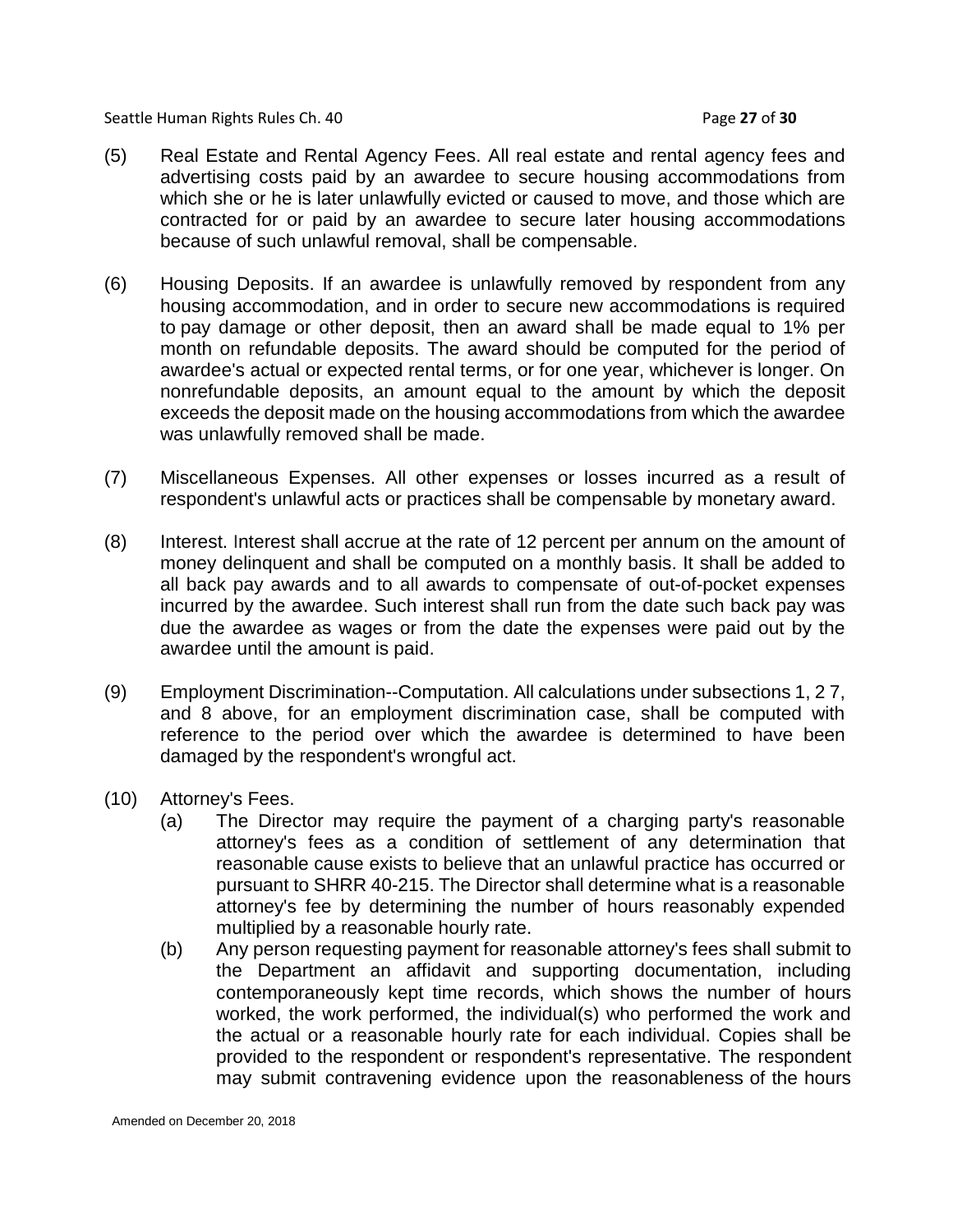Seattle Human Rights Rules Ch. 40 **Page 28** of **30** Page 28 of **30** 

expended or the requested hourly rate.

- (c) In determining the reasonableness of the award, the Director may consider the following:
	- i. The prevailing market rates in the relevant community;
	- ii. The training, background, experience and skill of the individual attorney;
	- iii. The complexity of the issue;
	- iv. Whether any of the work or hours appear excessive, redundant or otherwise unnecessary; or
	- v. Any other factor which the courts of the United States or the State of Washington may from time to time consider to be relevant.
- (d) No award shall be made under this section if a party represented themselves pro se or if a party's attorney failed to file a notice of appearance with the Department. No fee shall be recoverable for services rendered in connection with the representation of the party in another forum or prior to the date of filing a notice of appearance with the Department.
- (e) The Director's determination regarding an award of reasonable attorney's fees shall be in writing, shall include the basis for the determination and shall be incorporated into a written order.

# **AWARDS IN COMPENSATION OF INTANGIBLE LOSSES IN CIVIL RIGHTS CASES**

- (1) Mental and physical anguish, pain and suffering should be compensable by monetary award to the extent they resulted from the unlawful acts or practices of the respondent. The undergoing of required medical, mental or psychiatric treatment shall constitute evidence of physical or mental anguish, pain and suffering. As well, any sworn statement of a charging party or other witness, that has been reduced to writing, in support of a charging party's contention of his/her suffering or distress shall constitute evidence of physical or mental anguish, pain and suffering.
- (2) Embarrassment, humiliation and indignity are the natural and unavoidable consequences of any unlawful discriminatory act or practice and should be compensated in an amount not less than \$1,000.00 per unlawful act or practice of the respondent, to any affected awardee without further proof of injury or loss. An award for embarrassment, humiliation and indignity should be made in larger amounts, depending upon severity of harm suffered, when it appears that the humiliation, embarrassment or indignity suffered by the awardee was substantial or aggravated. Examples of facts showing such substance or aggravation are as follows:
	- (a) Untrue, derogatory statements of the respondent regarding the awardee were made known to the awardee;
	- (b) The awardee was demoted;
	- (c) Slurs or epithets were used by respondent in references to any class of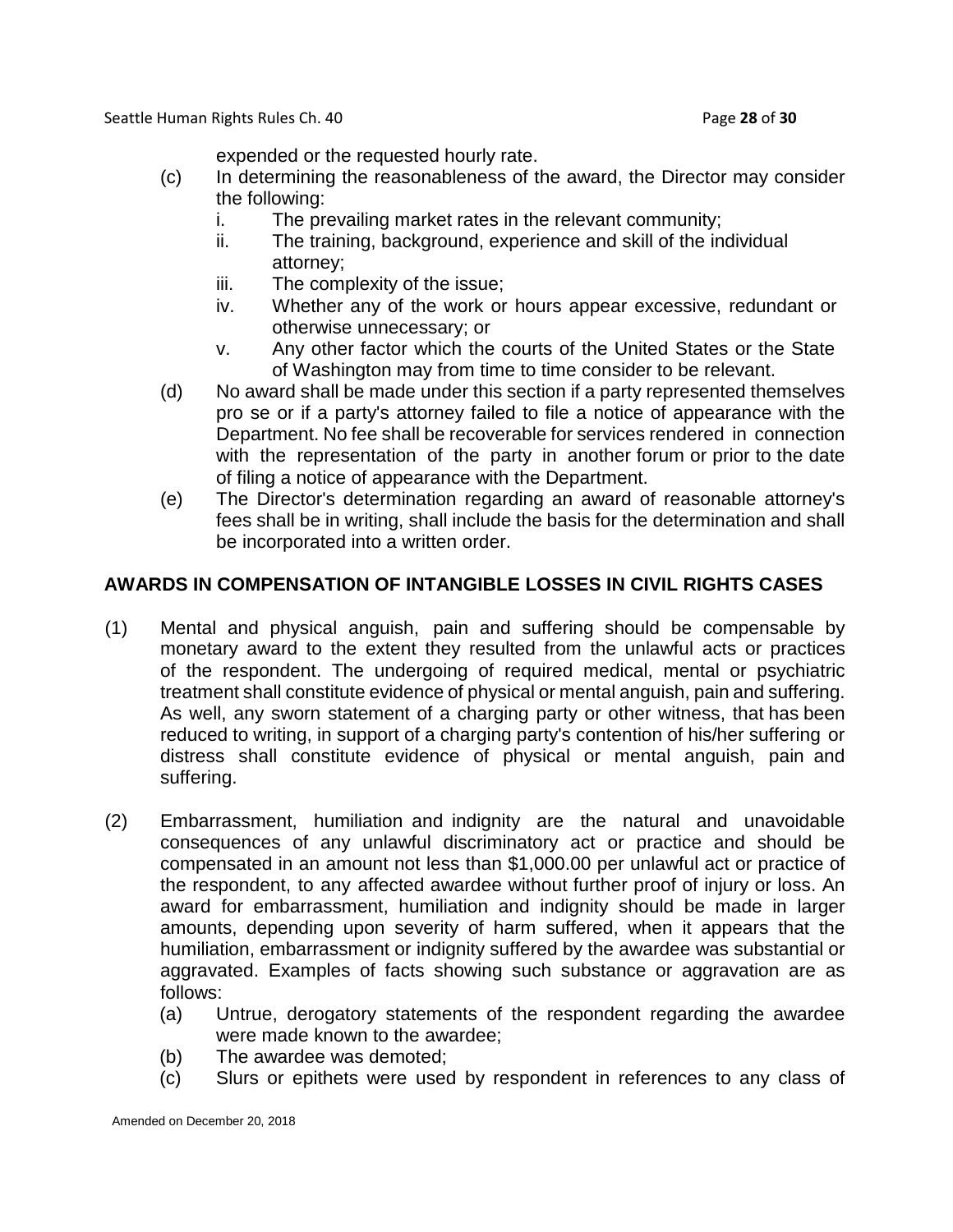Seattle Human Rights Rules Ch. 40 **Page 29 of 30** Page 29 of 30

persons protected by Seattle Civil Rights laws;

- (d) The incident occurred publicly or was within the knowledge of the awardee's peers;
- (e) Respondent's unlawful acts were willful; repetitive or reckless, constituting harassment; or
- (f) Respondent knew or should have known that his or her actions violated the awardee's rights and the awardee knew that she or he was the victim of an unlawful discriminatory act or practice.
- (3) In charges involving unlawful real estate practices, the charging party may be awarded a remedy that will eliminate the unlawful practice and prevent its recurrence under this section. Such remedy may be compensatory, corrective, or proscriptive. In all other charges, awards for humiliation and mental suffering shall not exceed Ten Thousand Dollars (\$10,000.00).